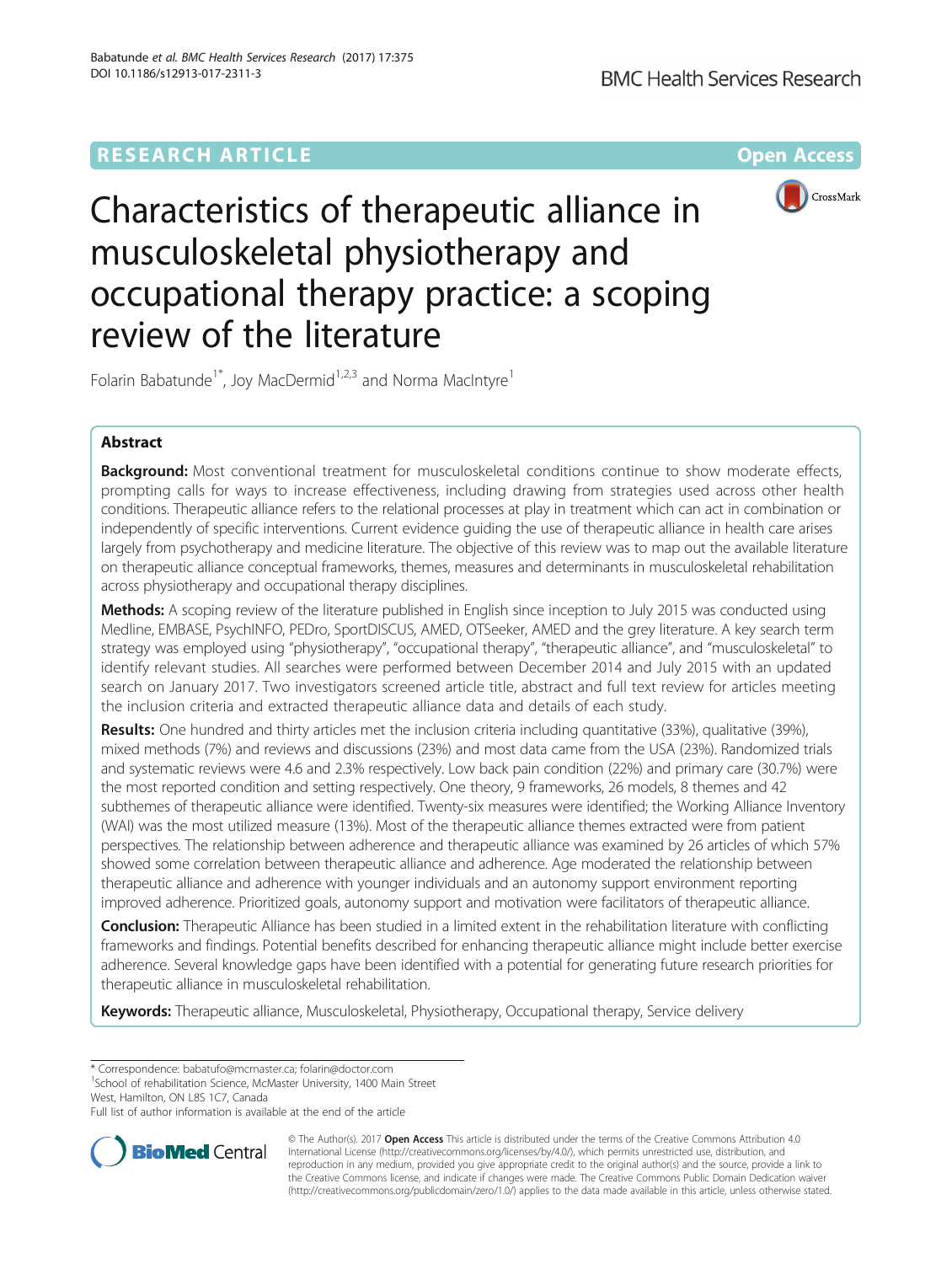# Background

Conventional treatments such as exercise commonly used in the management of musculoskeletal (MSK) conditions continue to show only moderate effects [[1](#page-20-0)–[3](#page-20-0)]. Research aimed at improving the effectiveness of treatment for MSK conditions should extend beyond condition specific interventions to include more general mediators of treatment such as communication or psychological interactions between patients and clinicians. One aspect of this is therapeutic alliance (TA) which has been described as the working relationship or positive social connection between the patient and the therapist [\[4](#page-20-0)] and established between therapist and client through collaboration, communication, therapist empathy, and mutual respect [[5](#page-20-0)]. TA is a central component of the therapeutic process and is a determinant of treatment outcome [[6](#page-20-0), [7](#page-20-0)]. The origin of TA dates to back to Freud's theory of transference and countertransference [[6\]](#page-20-0). According to Bordin [\[4](#page-20-0)], TA can be applied to all change situations independent of the treatment modality and proposed a tripartite model of TA [[8\]](#page-20-0) consisting of three essential elements: agreement on the goals of the treatment, agreement on the tasks, and the development of a personal bond (reciprocal positive feelings) between the client and therapist.

TA has been studied extensively across a range of psychotherapy treatment modalities and aetiologies [\[9](#page-20-0), [10](#page-20-0)] with recent findings showing a correlation with satisfaction, quality of life [[11\]](#page-20-0), psychological well-being [\[12](#page-20-0)], and symptom improvement [[7\]](#page-20-0). Studies in medicine show that TA influences chronic disease care [\[13](#page-20-0)], improves adherence, satisfaction and quality of life [\[14](#page-20-0)], enhances communication [\[15](#page-21-0), [16](#page-21-0)] and impacts decision quality [\[17](#page-21-0)]. This is opposed to recent interest in allied health disciplines like physiotherapy (PT) [\[20, 21\]](#page-21-0) and occupational therapy (OT) [[22\]](#page-21-0). Findings from physical rehabilitation show that TA is linked to engagement in stroke rehabilitation [[16](#page-21-0)] and treatment outcomes in cardiac [[17](#page-21-0)] and musculoskeletal (MSK) [[18, 19\]](#page-21-0) rehabilitation. It is notable that many studies used a TA conceptualization and outcome measures developed from psychotherapy and did not address TA as a primary research area. It also remains difficult to decide if outcomes are determined by specific techniques, mechanism of action or general processes like the TA [[23\]](#page-21-0). This continues to limit the application of TA conceptualization from psychotherapy to PT and OT.

Furthermore, it remains unclear whether patient or therapist characteristics most determine outcome [[24](#page-21-0)] and despite similarities, patient and therapist views of the key factors for effective TA may differ in important ways [[25](#page-21-0)]. For example, it has been reported that clients view the TA in terms of collaborative work relationship, active commitment, bond, productive work, confident

progress and agreement on goals/tasks while therapists focused on therapist confidence and dedication, client commitment and confidence, client working ability, and collaborative work relationship [[25\]](#page-21-0). Thus, clients place greater emphasis on helpfulness, joint participation in therapy and negative signs of TA compared to therapists. Adherence is a patient characteristic linked to therapeutic change and considered an area of priority in MSK research and practice [[26](#page-21-0)–[28](#page-21-0)]. In physical rehabilitation, adherence has the potential to unlock some of the problems associated with understanding how TA exert its effect. Recent evidence shows TA may be the best predictor of adherence to exercise in MSK PT practice [[29](#page-21-0)] and facilitator of patient engagement in OT practice [[30\]](#page-21-0). Identifying the components of therapy responsible for symptomatic change would aid in the theoretical understanding of the processes underlying therapeutic change, improve practice and support development of effective practice [[31\]](#page-21-0). Delineating the role of TA as a mediator, predictor or moderator of adherence may enhance understanding of TA as a therapeutic agent in MSK practice [[32](#page-21-0)].

Based on these shortcomings in the TA literature, a comprehensive review of primary research in TA is required to map the breadth of literature for MSK conditions to advance knowledge in the following areas: conceptualization, active ingredients, psychometrically sound measures, mechanism of effect, and the mediating, moderating or predicting effect of TA on adherence. To this end, we conducted a scoping review of TA in MSK practice informed by the disciplines of OT and PT. The purpose of the study was to describe the type of research conducted to investigate the relationship between TA and rehabilitation of MSK conditions. Specifically, this review intends to describe to what extent the literature has theoretical underpinnings or a common understanding of what constitutes TA, has addressed the relationship between TA and adherence to treatment or treatment outcomes and how TA is measured.

# **Methods**

This scoping review was informed by Levac et al. [[33](#page-21-0)] and Arksey and O'Malley [\[34\]](#page-21-0) methodology. Scoping reviews are used to answer broad questions, synthesise information from a heterogeneous data pool or assess whether the literature is amenable to systematic review [[35, 36](#page-21-0)]. This review employed the five-stage framework as outlined by Arksey and O'Malley: 1) identifying the research question, 2) identifying relevant studies, 3) selecting the studies, 4) charting the data (data extraction), and 5) collating, summarising and reporting the results. Reporting the results includes the use of numerical summaries that describe study characteristics. Levac et al's recommendations focus on clarifying and enhancing each stage of the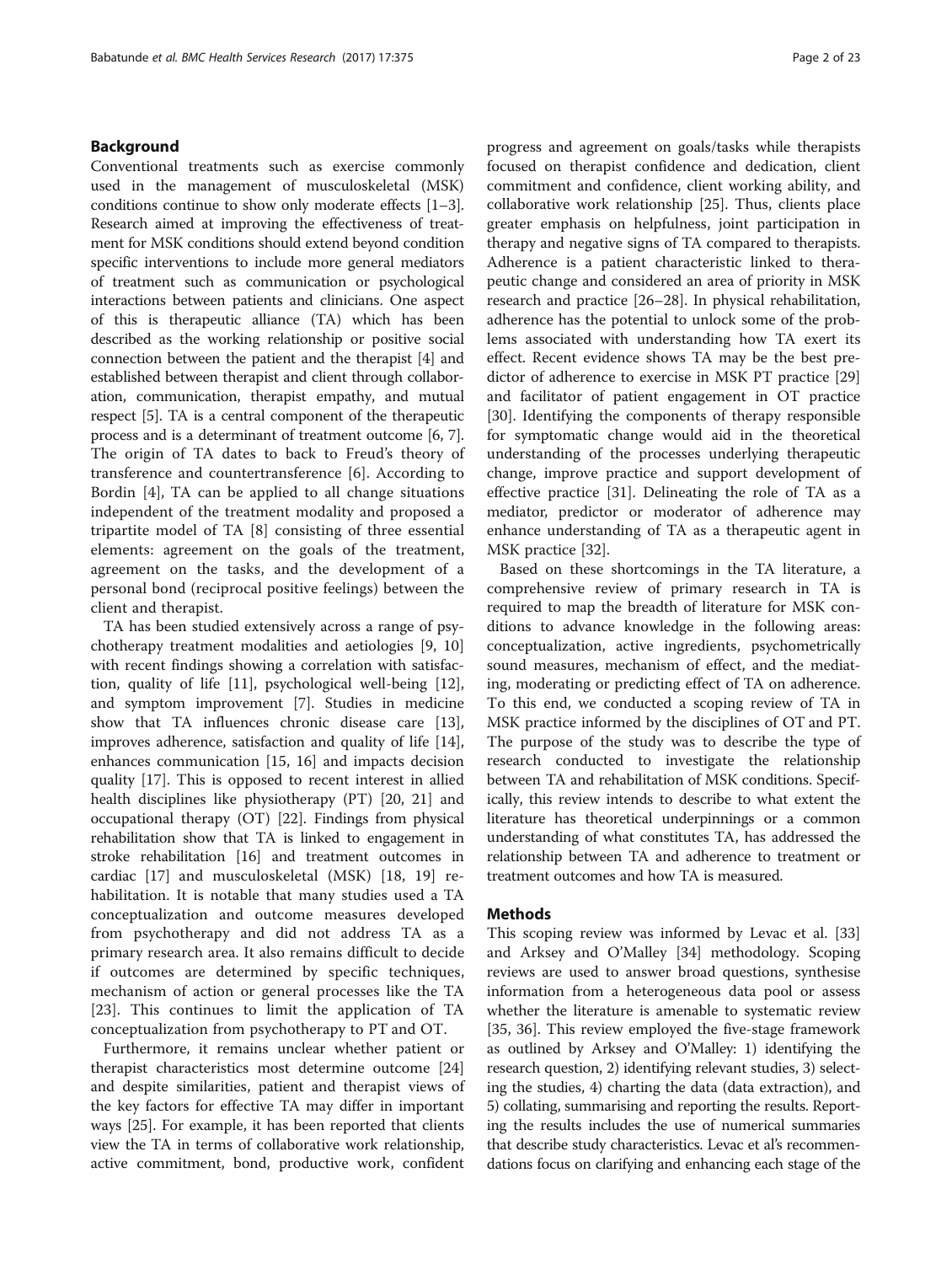framework as follows: (stage 1) expounding and linking the research purpose and question; (stage 2) harmonizing feasibility, breadth and comprehensiveness of the scoping process; (stages 3 and 4) using an iterative team approach for study selection and data extraction; (stage 5) integrating a numerical summary and qualitative thematic analysis, reporting results, and considering the implications of findings to policy, practice, or research; and (stage 6) incorporating a knowledge translation strategy though consultation with stakeholders.

#### Identifying relevant articles

In consultation with a librarian, a search strategy was developed to identify publications addressing TA. The evidence was searched using electronic databases, references lists, and by hand searching key journals. Literature search for physiotherapy or occupational therapy were completed to identify experimental studies that discussed or investigated the relationship between TA and adherence to exercise in the management of adults with MSK conditions. Using a combination of key words and medical subject (MeSH) terms (Table 1) related to TA, eight databases were searched: MEDLINE, PsychINFO, Embase, AMED, SportDISCUS, REHABDATA, PEDro and OTseeker. The search strategy was customized to each database. A manual search of the reference lists of identified articles was also conducted. A sample search strategy for the search is outlined in Table 1. All searches were performed between July 2015 and

Table 1 Sample search Terms and Search Strategy

September 2015 using a combination of search terms (Table 1). An updated search was done in January 2017.

#### Study selection

After the initial search was completed abstracts and titles from the database searches were screened for relevance by the first reviewer (F.B.) and selected if they met the following criteria: [[1\]](#page-20-0) quantitative, qualitative or mixed methods data in a peer-reviewed journal, [[2\]](#page-20-0) systematic reviews and meta-synthesis, [[3](#page-20-0)] experiences and/or perspectives of the therapist, observer and/or patient, [[4\]](#page-20-0) highlight TA or an aspect of TA as the main conceptual focus of the article, [[5](#page-20-0)] findings relevant to MSK rehabilitation from adult population, [\[6](#page-20-0)] English language articles. Studies were excluded if they reported mixed population data without clearly highlighting MSK conditions or involved surgical and medical interventions alone. All references were imported to EndNote X7 software© and all duplicates deleted. Full texts of potentially relevant articles were retrieved and scrutinized by the first author (F.B.) and second author (J.M.) for consensus before final inclusion in the study.

#### Data abstraction

Data related to TA were extracted from articles meeting the inclusion criteria by the lead author (FB) and reviewed by a second author (JM). Each article was first categorized based on study methods (quantitative, qualitative, mixed-methods, systematic review or meta-synthesis, narrative reviews or discussion paper)

| Therapeutic Alliance                                              | Adherence                                               | Rehabilitation                                         | Musculoskeletal Diseases (MSK)                                            |
|-------------------------------------------------------------------|---------------------------------------------------------|--------------------------------------------------------|---------------------------------------------------------------------------|
| Key words                                                         | Key words                                               | Key words                                              | Key words                                                                 |
| [1] Therapeutic alliance (MeSH<br>exploded not focused) (keyword) | [12] Adherence (MeSH exploded<br>not focused) (keyword) | [22] Rehabilitation (explode<br>not focused) (keyword) | [29] Musculoskeletal diseases<br>(MESH exploded not focuses)<br>(keyword) |
| [2] Patient therapist relationship                                | [13] Adhere <sup>a</sup> (keyword)                      | [23] Physiotherapy <sup>a</sup>                        | [30] MSK (keyword)                                                        |
|                                                                   | [14] compliance                                         | [24] Physical therapy <sup>a</sup>                     | [31] List diseases if you like                                            |
| [3] Working alliance                                              | [15] behaviour                                          | [25] Exercise                                          | Combine 29 or 30 or → 31                                                  |
| [4] Therapeutic relationship                                      | [16] behavior                                           | [26] Exercise therapy                                  |                                                                           |
|                                                                   | [17] concordance                                        | Combine 22 or 23 or 24 or                              | <sup>a</sup> Combine 28 and 31                                            |
| [5] Collaboration                                                 | Combine 12 or 13 or 14 or 15                            | 25 or 26 $\rightarrow$ 27                              | <sup>a</sup> Add limitations (Inception to                                |
| [6] Helping alliance                                              | or 16 or 17 $\rightarrow$ 18                            | 28. Combine 21 and 27                                  | May, 2015, Adults aged 18 and<br>above, humans, English Language,         |
| [7] Patient acceptance of health                                  | 19. Combine 11 and 18                                   |                                                        | real patient and therapists)                                              |
| care (descriptors)                                                | 20. Adherence - MeSH + Group                            |                                                        |                                                                           |
| [8] Attitude                                                      | 2 MeSH                                                  |                                                        |                                                                           |
| [9] Bond                                                          | 21. Combine 19 or 20                                    |                                                        |                                                                           |
| [10] Collaboration                                                |                                                         |                                                        |                                                                           |
|                                                                   |                                                         |                                                        |                                                                           |

Combine 1 or 2 or 3 or 4 or 5 or 6 or 7 or 8 or 9 or 10➔ 11

<sup>a</sup>This was substituted with occupational therapy or vocational rehabilitation in a separate search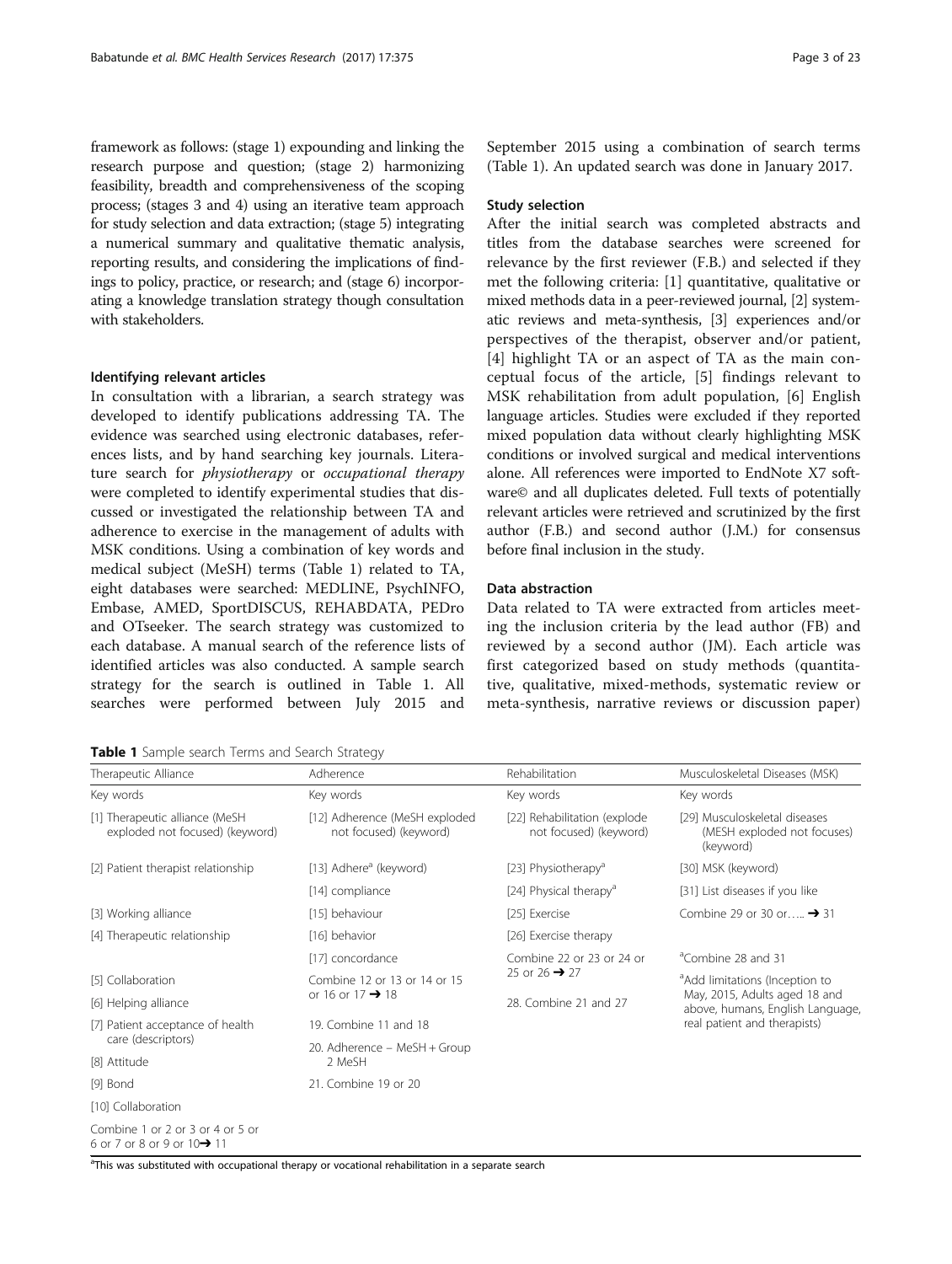and level of care (primary, secondary, rehabilitation, private, community, home care, long term care). The following information was extracted and synthesised in summary format from the articles: authorship, publication year, country, setting, discipline, aims, design, participants, themes, and findings. Secondary data extracted included information on the conceptualization of TA; frameworks, theories or models, relationship between TA and adherence to exercise, measures of TA and participant perspectives on TA themes.

#### Analysis

Descriptive statistics were calculated to summarize the data. Frequencies and percentages were used to describe nominal data (study characteristics, themes, measures). A narrative synthesis approach [[37, 38\]](#page-21-0) facilitated the mapping of the core themes of TA that emerged from this review. We used a thematic analysis to gather information and identify all TA themes. Inductive analysis was adapted and followed 3 stages: 1) extracting findings and coding findings for each article, 2) grouping of findings (codes) according to the topical similarity to determine whether findings confirm, extend, or refute each other; and 3) abstraction of findings (analyse grouped findings to identify additional patterns, overlaps, comparisons, and redundancies to form a set of concise statements that capture the content of findings).

### Results

The initial literature search of the TA literature resulted in an identification of 2795 titles. Of these titles, 691 were duplicates, 189 were book titles, 24 were non-English language articles and 482 did include an exercise or physical activity component. An additional 1279 were removed because they did not meet the eligibility criteria: letters, commentaries, editorials or conference abstracts ( $n = 426$ ), titles from nursing ( $n = 160$ ) and medicine ( $n = 263$ ) and titles from psychotherapy ( $n = 430$ ) literature. After final abstract and full text screening, 130 articles were selected as listed in (1 s–130 s) (See Additional file [1](#page-20-0)). The flow of articles through the review is shown in Fig. 1.

#### Study characteristics

Participants included 7,018 patients, 1225 OTs and 994 PTs. By country, most of the publications originated from the USA (23%) or Australia (16.9%). By continent, Europe accounted for 44.6% of the studies as compared to 30% from North America and 23% from Australasia. There was only one study published in South America, only 2 studies from Asia and none from Africa. The earliest study dates to a 1981 with an increase in publications ( $n = 46$ ) between 2011 and 2016 and most of the studies originated from the PT discipline as depicted in Fig. [2](#page-4-0). The most reported settings were primary care (34%) and outpatients (25%). Spinal (25%) and degenerative joint (21%) conditions were the most reported health condition studied. In some cases (19%) the details of the condition treated were not reported. All but two of the experimental studies were from the PT literature (Additional file [1](#page-20-0)).

#### Study design

Overall, there were more quantitative  $(n = 43, 33%)$  than qualitative studies  $(n = 51, 39%)$  as shown in Table [2](#page-5-0). Mixed method studies accounted for 7% and the remainder were narrative reviews and opinion papers (23%). Amongst PT studies there were similar amounts of quantitative and qualitative research; 77% versus 80% respectively. Experimental studies represented 4.6% of the eligible studies as compared to correlational (9.2%)

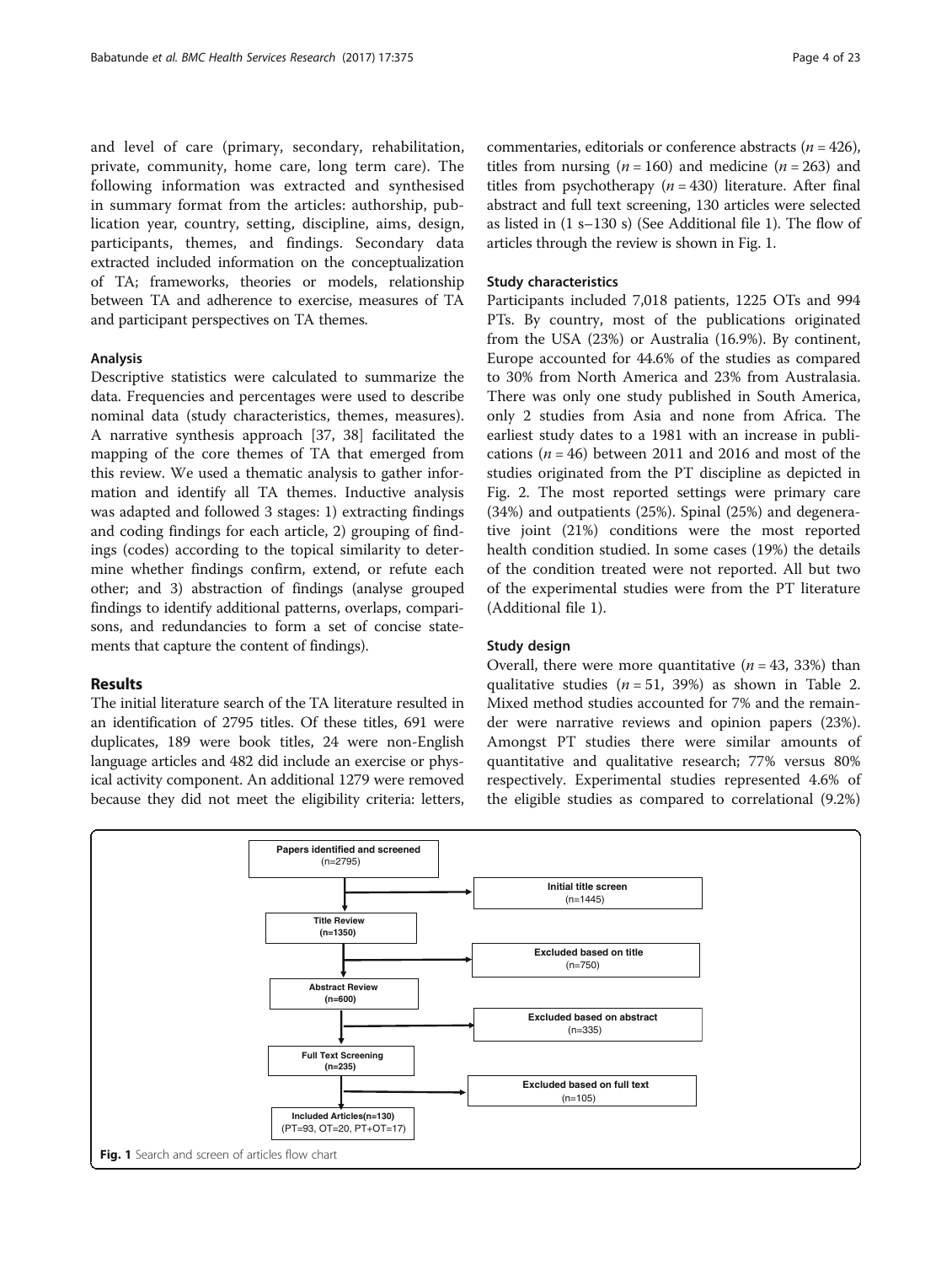<span id="page-4-0"></span>

and descriptive (17%) studies. Survey studies represented 9.2% and measurement studies was 5.3%. There was varied qualitative study methodologies including grounded theory (10%), phenomenology (16.9%), narratives (6.1%), ethnography (1.5%), case studies (2.3%), nominal group technique (1.5%) and symbolic interactionism (0.7%). Semi-structured interviews (17.6%) and focus groups (7.7%) were the most reported data collection techniques.

#### Conceptualization of therapeutic alliance

Several theories, models and frameworks related to TA were identified from 16 studies in the literature as shown in Table [3.](#page-6-0) There were 18 models represented in the literature including model of human occupation, health belief model, health locus of control, ecological model of adherence, transtheoretical model, self-regulation model, tripartite efficacy model, process model of collaboration, biopsychosocial model, consumer model, model of empathic understanding, resource conservation model, self-management model, model of helping encounter, Information-Motivation-Behavioral model, Gelso and Cater model, model of physiotherapist-patient interactions and independent living model. Eleven frameworks were reported and represented concepts from health behaviour change, compliance, illness perception, selfefficacy, patient beliefs, patient-centred care, satisfaction, helping, and partnership (Table [3](#page-6-0)). Three theories were linked to TA (Table [3\)](#page-6-0) including self-determination theory (SDT), self-efficacy theory and social learning theory. SDT was the only theory with reported empirical evidence of effectiveness for promoting therapists' supportive behavior during clinical practice in MSK PT practice [[63\]](#page-22-0).

# Therapeutic alliance themes

The initial coding of the 130 eligible articles resulted in 44 codes, which were reduced and organized into 8 themes: congruence, connectedness, communication, expectation, influencing factors, individualized therapy,

partnership, and roles and responsibilities and described in (See Additional file [2](#page-20-0)). Table [4](#page-9-0) shows that agreement on goals (32%) was the most reported aspect of congruence. Friendliness (21%) was the most reported characteristic of connectedness followed by a perception of a good relationship and genuine interest or concern at 14%. Clarity of information (26%), active listening (39%) and nonverbal skills (24%) were the most represented characteristics of communication. Expectation was approximately equally represented with regards to both therapy (25%) and outcome (22%). External factors (17%) and therapist skill and competence (30%) were the most identified influencing factors. Patient life experiences (11%) and willingness to engage (11%) were the most reported patient prerequisite. Being responsive and holistic practice were important to individualized therapy (14.6%). Mutual understanding (23%) and active involvement (28%) were the most important partnership characteristics. Therapist ability to activate patient resources (13.1%) and motivating or encouraging patients (26%) were the most reported role and responsibility.

#### Therapeutic alliance outcome measures

Twenty-seven measures were identified in 37 studies as shown in Table [5](#page-10-0). Six studies were from OT literature and 4 involved both OT and PT participants. Psychometric properties were reported for 21 measures (77%) from 28 studies. The Working Alliance Inventory (WAI) [[39, 40](#page-21-0)] was the most utilized measure (5 studies) among available studies. Other alliance-type measures (3 studies) were the working subscale of the Pain Rehabilitation Expectation Scale (PRES) [[41](#page-21-0)], the Helping Alliance Questionnaire (HAq) [[42\]](#page-21-0), communication preferences of patients with chronic illness questionnaire [[43](#page-21-0)] and revised version of the Helping alliance questionnaire [[44](#page-21-0)]. Four measures from 4 studies focused on satisfaction; Medical Interview Satisfaction Scale (MISS) [[45](#page-21-0)], Health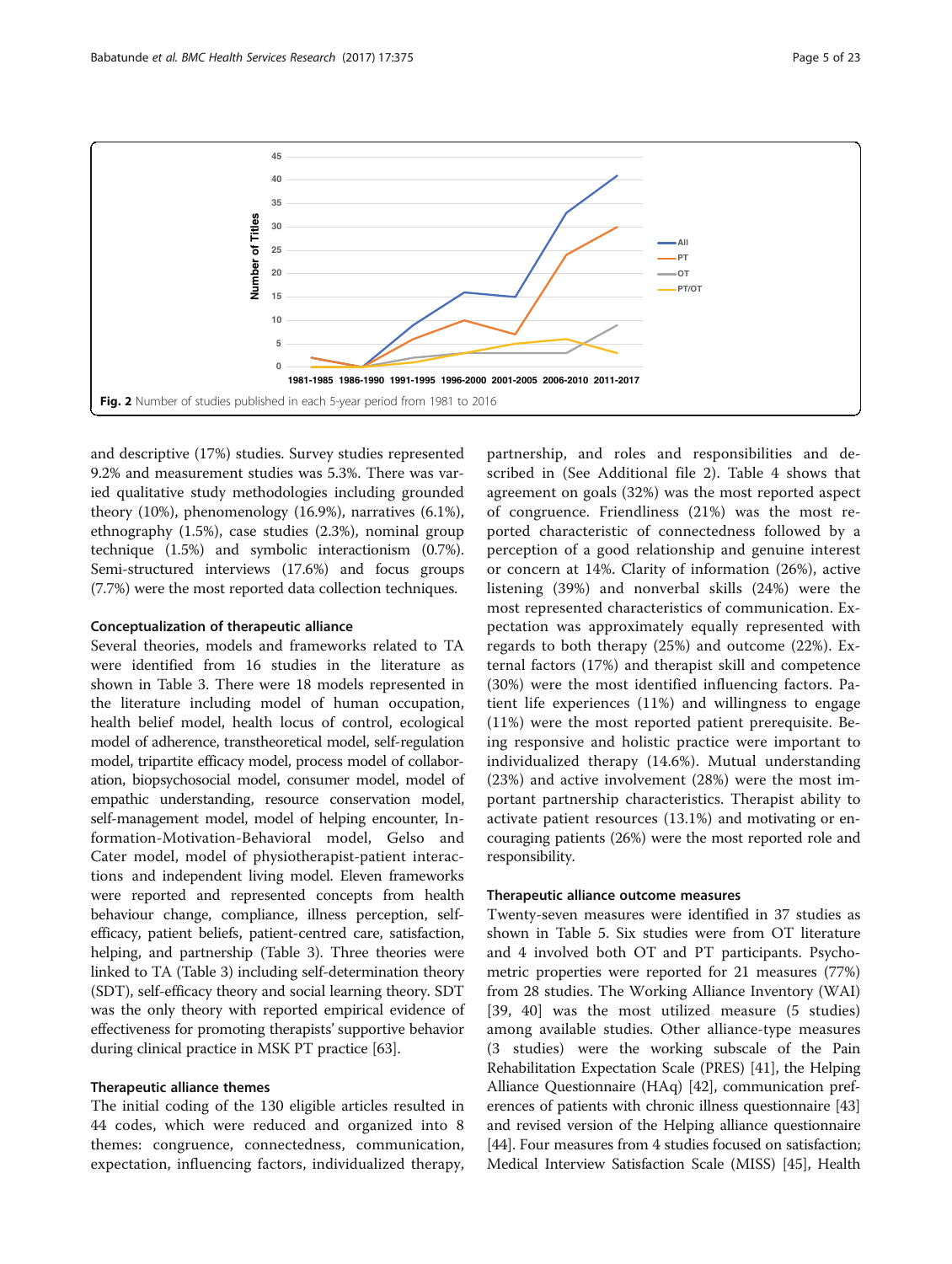# <span id="page-5-0"></span>Table 2 Study characteristics

| Characteristics                             | Frequency   | $\cal{PT}$               | $\mathcal{O}\mathcal{T}$ | $PT + OT$      |
|---------------------------------------------|-------------|--------------------------|--------------------------|----------------|
|                                             | N (130) (%) | $(N = 92)$               | $(N = 21)$               | $(N = 17)$     |
| Source country of study                     |             |                          |                          |                |
| Australia                                   | 22 (16.9)   | 18                       | $\overline{2}$           | $\overline{2}$ |
| Brazil                                      | 1(0.7)      | $\mathbf{1}$             |                          |                |
| Canada                                      | 8(6.2)      | 6                        | $\overline{2}$           |                |
| Germany                                     | 3(2)        | 2                        |                          | 1              |
| Hong Kong                                   | 2(1.5)      | $\overline{2}$           |                          |                |
| Iceland                                     | 2(1.5)      | $\mathbf{1}$             | 1                        |                |
| Ireland                                     | 2(1.5)      | 2                        |                          |                |
| Netherland                                  | 4(3.1)      | 4                        |                          |                |
| New Zealand                                 | 8(6.2)      | 6                        |                          | $\overline{2}$ |
| Norway                                      | 2(1.5)      | $\overline{2}$           |                          |                |
| Spain                                       | 3(2.3)      | 3                        |                          |                |
| Switzerland                                 | 2(1.5)      | 1                        |                          | -1             |
| Sweden                                      | 12 (9.2)    | 8                        | 3                        | $\mathbf{1}$   |
| Turkey                                      | 1(0.7)      | 1                        |                          |                |
| United Kingdom                              | 27 (20.8)   | 23                       | $\overline{2}$           | $\overline{2}$ |
| <b>USA</b>                                  | 31 (23.8)   | 12                       | 11                       | 8              |
| Study design                                |             |                          |                          |                |
| Quantitative methods                        | 43 (33.1)   | 32                       | 6                        | 5              |
| Qualitative methods                         | 51 (39.2)   | 41                       | 8                        | $\overline{2}$ |
| Mixed methods                               | 8(6.2)      | $\overline{4}$           | 2                        | $\overline{2}$ |
| Narrative review articles/discussion papers | 24 (18.5)   | 11                       | 5                        | 8              |
| Systematic reviews                          | 4(3.1)      | $\overline{4}$           |                          |                |
| Setting                                     |             |                          |                          |                |
| Community                                   | 11(10)      | 10                       | $\mathbf{1}$             |                |
| Long term care                              | 1(3)        | $\overline{\phantom{a}}$ | $\mathbf{1}$             |                |
| Outpatient                                  | 25 (21)     | 19                       | 3                        | 1              |
| Occupational Health                         | 3(4)        | 3                        |                          | 1              |
| Primary care                                | 41 (34)     | 33                       | 5                        | 3              |
| Private practice                            | 17 (18)     | 14                       | 3                        |                |
| Rehabilitation                              | 15 (10)     | 8                        | 5                        | $\overline{2}$ |
| Various (multiple settings)                 | 7(6)        | $\overline{4}$           | 3                        |                |
| Conditions                                  |             |                          |                          |                |
| Spinal disorders                            | 33 (25.3)   | 32                       |                          | 1              |
| Degenerative disease                        | 27 (20.7)   | 22                       |                          | $\overline{2}$ |
| General Various                             | 19 (14.6)   | 17                       |                          | $\overline{2}$ |
| Wrist/Hand                                  | 10(7.6)     | $10$                     |                          |                |
| Traumatic injury                            | 9(6.9)      | $\,8\,$                  | 1                        |                |
| Upper Limb                                  | 15 (11.5)   | 12                       | 2                        | 1              |
| Workplace injury                            | 2(1.5)      | $\overline{a}$           |                          |                |

Care Satisfaction questionnaire [\[46\]](#page-21-0), MedRisk [[47](#page-21-0)] and Physiotherapy Outpatient Satisfaction questionnaire [[48](#page-21-0)]. Three measures that focused on empathy: Consultation and Relational Empathy scale [[49](#page-21-0)], Barett-Lennard Relationship scale [\[50](#page-21-0)] and Truax Accurate Empathy Scale [[51](#page-21-0)]. One measure focused on communication; the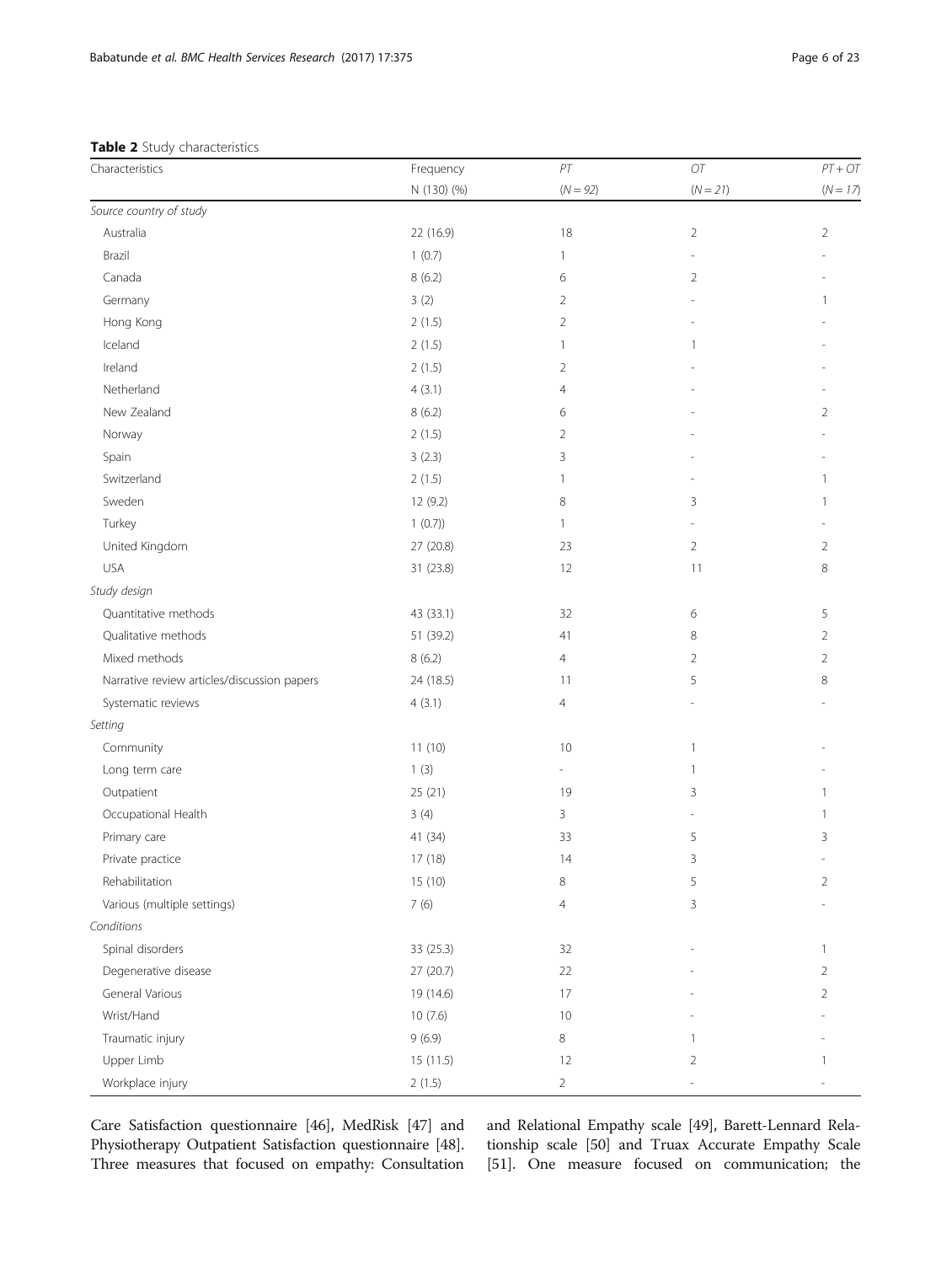<span id="page-6-0"></span>

| Author                         | Context                                            | Origin                                                                | Conceptualization                        | Description                               | Therapeutic Alliance<br>Themes |
|--------------------------------|----------------------------------------------------|-----------------------------------------------------------------------|------------------------------------------|-------------------------------------------|--------------------------------|
| Chan et al., 2009 (10s)        | a Whitlock et al. 5A's                             | Existing literature on the                                            | bSelf-determination theory               | A. CONNECT                                | 1. Partnership                 |
|                                | framework of behaviour<br>change                   | engagement in health-promoting<br>self-determined motivation and      |                                          | Communication style and                   | 2. Congruence                  |
| Levy et al., 2008 (30s)        |                                                    | behavior.                                                             | Physiotherapist Psychological            | exercise compliance in<br>physiotherapy   | 3. Communication               |
| Murray et al., 2015 (33 s)     |                                                    |                                                                       | Support                                  | B. Ask, Advise, Agree,<br>Assist, Arrange | 4. Personalized therapy        |
| Chen et al., 1999 (13 s)       | <sup>a</sup> Compliance and satisfaction           | Existing literature and empirical                                     | Model of Human Occupation                | 1. Input                                  | 1. Communication               |
|                                | with exercise                                      | study on compliance to home<br>exercise in upper extremity            |                                          | 2. Output                                 | 2. Connectedness               |
|                                |                                                    | rehabilitation                                                        | <sup>CHealth</sup> locus of control      | 3. Environment                            | 3. Partnership                 |
|                                |                                                    |                                                                       | 'Health belief model                     | 4. The open system                        | 4. Influencing factors         |
| Gorenberg et al., 2014 (109 s) | <sup>a</sup> Therapeutic use of self               | Conceptual practice model for                                         | <sup>c</sup> The Intentional             | 1. Client                                 | 1. Connectedness               |
|                                |                                                    | on understanding therapeutic<br>occupational therapy focused          | Relationship Model                       | 2. Interpersonal events                   | 2. Roles and responsibilities  |
|                                |                                                    | use of self.                                                          |                                          | 3. Practitioner                           | 3. Partnership                 |
|                                |                                                    |                                                                       |                                          | 4. Occupational engagement                | 4. Congruence                  |
| Harman et al., 2012 (63 s)     | Building blocks of health                          | Existing literature on, empirical                                     | <sup>9</sup> Transtheoretical model      | 1. Need for action                        | 1. Connectedness               |
|                                | behavior change                                    | studies about behaviour change<br>and low back pain rehabilitation    |                                          | 2. Solutions                              | 2. Partnership                 |
|                                |                                                    |                                                                       |                                          |                                           | Support<br>ന്                  |
|                                |                                                    |                                                                       | Motivational model of                    | 3. Reducing threat                        | 4. Partnership                 |
|                                |                                                    |                                                                       | patient self-management                  |                                           | 5. Congruence                  |
| Hinman et al., 2015 (65 s)     | "Model of Health Change                            | Existing literature on motivational                                   | <sup>C</sup> Dimensions of health        | 1. Practice principles,                   | 1. Connectedness               |
|                                |                                                    | coaching and cognitive behavioural<br>interviewing, solution-focused  | service delivery                         | 2. Essential techniques                   | Congruence<br>$\sim$           |
|                                |                                                    | therapy.                                                              |                                          | 3. Step framework                         |                                |
| Hurley et al., 2007 (66 s)     | a Understanding of illness                         | Parallel processing framework with                                    | <sup>c</sup> Levanthal's self-regulation | 1. Identity                               | 1. Connectedness               |
|                                |                                                    | processing of internal and external<br>one arm dedicated to cognitive | model of illness                         | 2. Timeline                               | 2. Partnership                 |
|                                |                                                    | stimulus and the processing of                                        |                                          | 3. Consequence                            | 3. Influencing factors         |
|                                |                                                    | emotional aspects of that stimulus.                                   |                                          | 4. Cause                                  |                                |
|                                |                                                    |                                                                       |                                          | 5. Control and cure                       |                                |
|                                |                                                    |                                                                       |                                          | 6. Illness coherence                      |                                |
| Jackson et al., 2012 (25 s)    | <sup>a</sup> Tripartite efficacy framework         | Existing literature and empirical                                     | Tripartite efficacy model                | 1. Client-related factors                 | 1. Connectedness               |
|                                | in client-therapist rehabilitation<br>interactions | studies on efficacy beliefs                                           |                                          | 2. Therapist related factors              | 2. Role and responsibilities   |
|                                |                                                    |                                                                       | bself-efficacy theory;                   |                                           | 3. Personalized therapy        |
|                                |                                                    |                                                                       | relation-inferred self-efficacy          |                                           | 4. Emotional support           |
|                                |                                                    |                                                                       |                                          |                                           | 5. Communication               |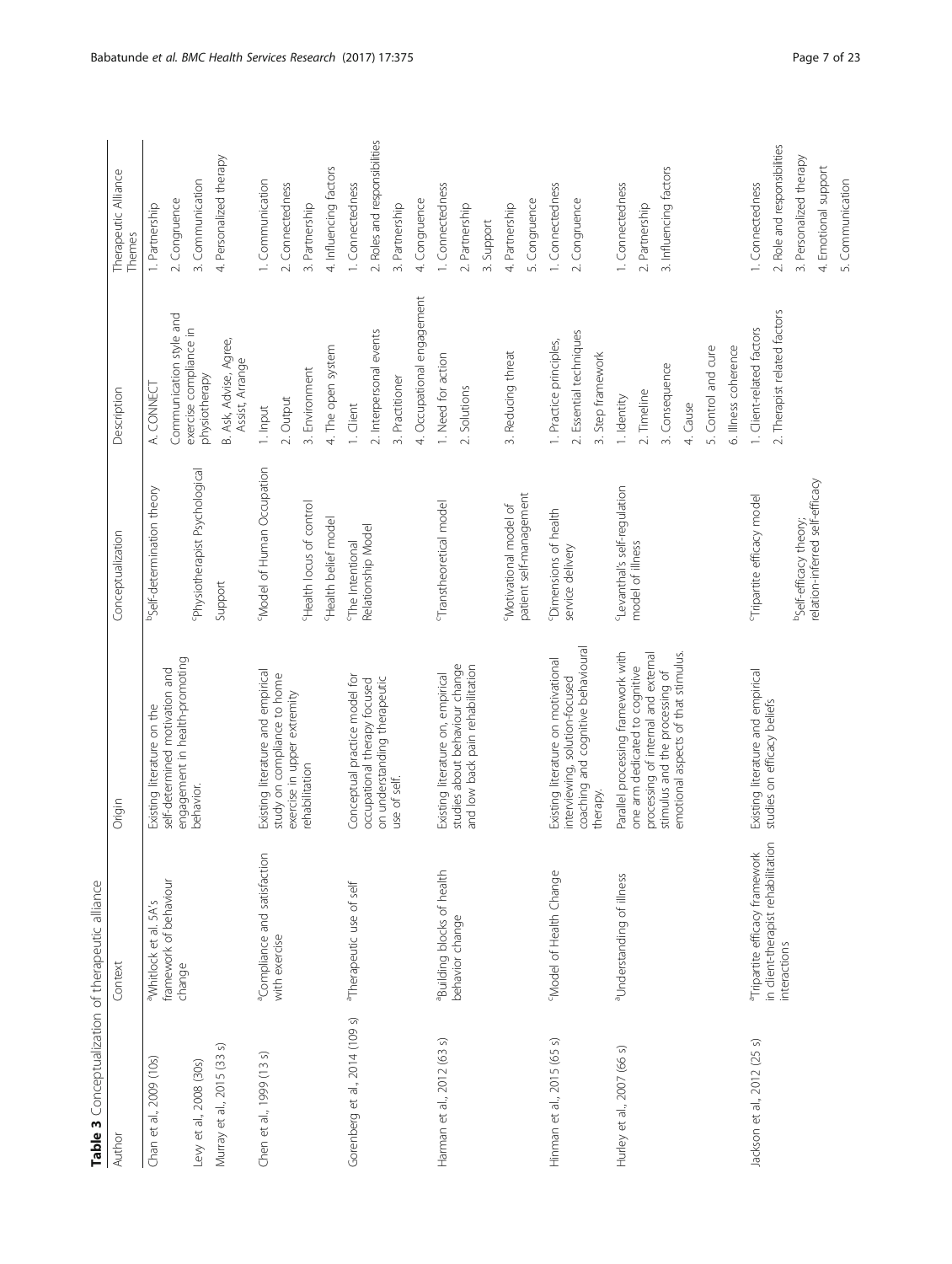| Jensen and Lorish, 1994 (26 s) | <sup>a</sup> Behavioral theory- based                    | Existing literature on compliance,                                              | <sup>c</sup> Process Model of collaboration              | 1. Therapeutic relationship                         | 1. Connectedness              |
|--------------------------------|----------------------------------------------------------|---------------------------------------------------------------------------------|----------------------------------------------------------|-----------------------------------------------------|-------------------------------|
|                                | strategies for enhancing                                 | decision-making, cognitive behavioral                                           |                                                          | 2. Problem solving                                  |                               |
|                                | cooperation and patient<br>patient treatment             | therapy and the explanatory model of<br>exercise and mailed surveys to PTs      |                                                          | 3. Negotiation                                      |                               |
|                                | beliefs                                                  |                                                                                 |                                                          |                                                     |                               |
|                                |                                                          |                                                                                 |                                                          | 4. Mutual enquiry                                   |                               |
| Kidd et al., 2011 (68 s)       | apatient centred care                                    | Existing literature and empirical                                               | Biopsychosocial model                                    | 1. Ability to communicate                           | 1. Connectedness              |
|                                |                                                          | studies on patient-centred care                                                 | Patients perception of a<br>good physiotherapist         | 2. Understanding of people<br>and ability to relate | 2. Partnership                |
|                                |                                                          |                                                                                 |                                                          | 3. Knowledge and expertise                          | 3. Influencing factors        |
|                                |                                                          |                                                                                 |                                                          | 4. Confidence                                       | 4. Communication              |
|                                |                                                          |                                                                                 |                                                          | 5. Transparent focus on<br>progress and outcome     | 5. Role and responsibility    |
| Knight et al., 2010 (29 s)     | <sup>a</sup> Client Satisfaction                         | Existing literature on satisfaction,                                            | <sup>c</sup> Consumer model                              | 1. Service                                          | 1. connectedness              |
|                                |                                                          | and physiotherapy and empirical<br>study on patient satisfaction.               |                                                          | 2. Satisfaction                                     | 2. Influencing factors        |
|                                |                                                          |                                                                                 |                                                          | 3. Dissatisfaction                                  | 3. Partnership                |
|                                |                                                          |                                                                                 |                                                          | 4. Quality                                          | 4. Congruence                 |
|                                |                                                          |                                                                                 |                                                          | 5. Reasons for seeking<br>therapy                   | 5. Communication              |
| Neuman et al., 2009 (116 s)    | Effect model of empathic<br>communication in clinical    | Existing literature and hypothesis<br>on clinical empathy                       | understanding and adherence<br>Model of empathic         | 1. Cognitive action oriented<br>effects             | 1. Communication              |
|                                | encounter                                                |                                                                                 | to treatment regimens (nature)                           | 2. Affective oriented effects                       | 2. Partnership                |
| Niederman et al., 2011 (34 s)  | of Illness and Self Measure<br>apictorial Representation | Existing literature on stress, coping<br>strategies and resource utilization    | Hobfil's resource conservation<br>model                  | 1. Self                                             | 1. Activating resources       |
|                                |                                                          |                                                                                 | <sup>o</sup> Social learning theory                      | 2. Resource                                         | 2. Treatment goals            |
|                                |                                                          |                                                                                 | Self management                                          | 3. Separation                                       |                               |
| Norby and Bellner, 1994 (76 s) | <sup>a</sup> Dimensions of helping                       | on basic assumptions of occupational<br>Existing literature and empirical study | <sup>C</sup> Tentative model of the helping<br>encounter | Basic Professional-Oriented<br>helping<br>$\div$    | 1. Connectedness              |
|                                |                                                          | therapy                                                                         |                                                          | 2. Understanding-Oriented<br>helping                | 2. Partnership                |
|                                |                                                          |                                                                                 |                                                          | 3. Action-Oriented helping                          | 3. Roles and responsibilities |
| Radomski, 2011 (118 s)         | "Ecological model for                                    | Existing literature on adherence and                                            | Transtheoretical model of                                | 1. Person factors                                   | 1. Congruence                 |
|                                | adherence in rehabilitation                              | occupational therapy                                                            | change                                                   | 2. Provider factors                                 | 2. Connectedness              |
|                                |                                                          |                                                                                 | bself-determination theory                               | 3. Intervention factors                             | 3. Communication              |
|                                |                                                          |                                                                                 |                                                          | 4. Technology                                       | 4. Influencing factors        |
|                                |                                                          |                                                                                 |                                                          | 5. Social                                           |                               |
|                                |                                                          |                                                                                 |                                                          | 6. Environmental                                    |                               |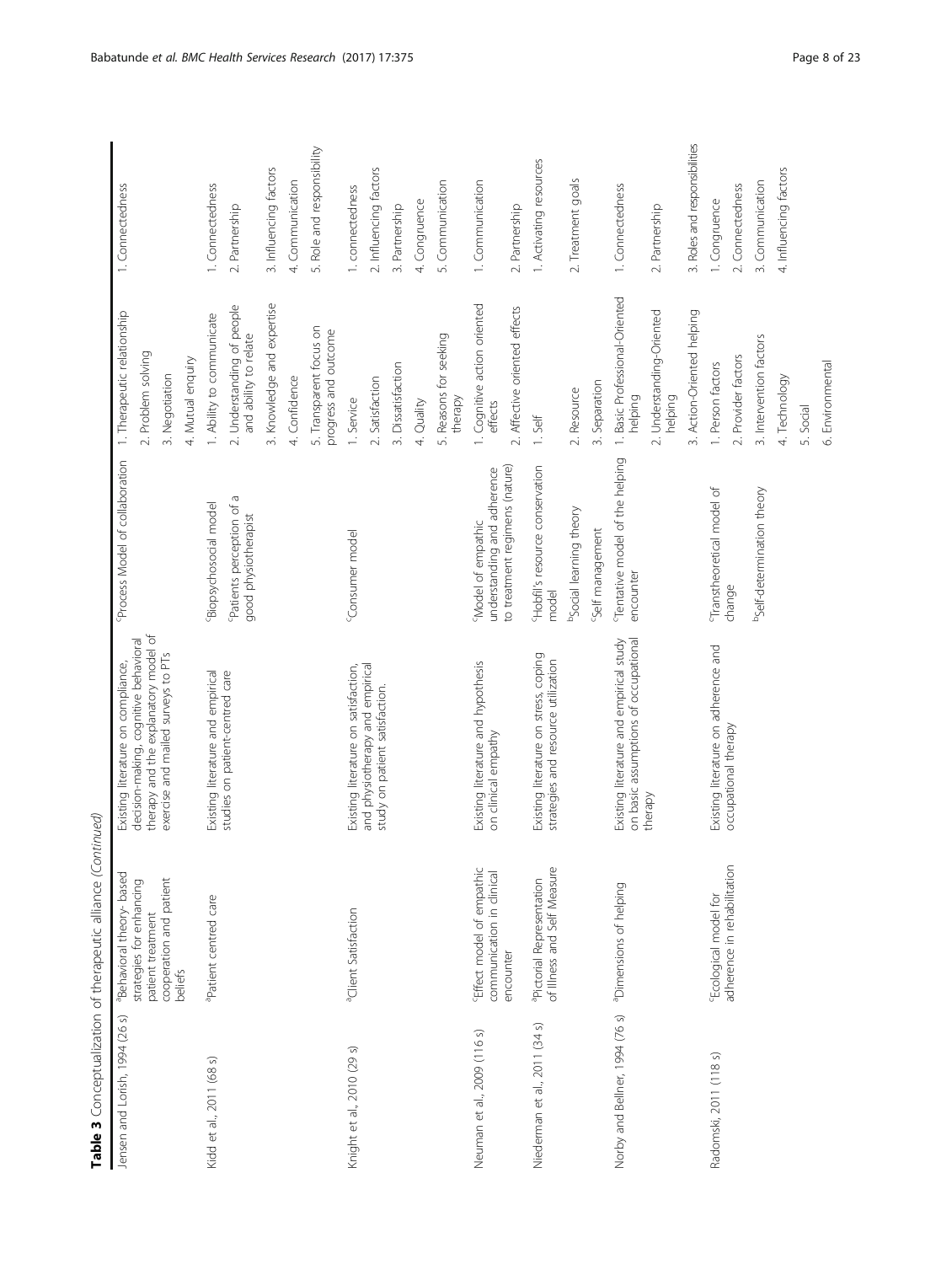|                               | Table 3 Conceptualization of therapeutic alliance (Continued) |                                                                                     |                                        |                                      |                               |
|-------------------------------|---------------------------------------------------------------|-------------------------------------------------------------------------------------|----------------------------------------|--------------------------------------|-------------------------------|
| Schoster et al., 2005 (100 s) | <sup>9</sup> Information                                      | Existing literature and empirical                                                   | <sup>c</sup> Information-Motivation-   | 1. Exercise information              | 1. Connectedness              |
|                               | Motivation and Behavioural                                    | studies on predicting HIV-preventive<br>behaviour                                   | Behavioural skills model               | 2. Exercise motivation               | 2. Roles and responsibilities |
|                               | model                                                         |                                                                                     |                                        | 3. Exercise behavioural skills       | 3. Influencing factors.       |
|                               |                                                               |                                                                                     |                                        | 4. Barriers                          | 4. Partnership                |
|                               |                                                               |                                                                                     |                                        | 5. Exercise behaviour                |                               |
| Szybek et al., 2000 (121 s)   | "Model of Physiotherapist-                                    | Existing literature on Psycho-                                                      | <sup>C</sup> Gelso and Carter model    | 1. Interactions                      | I. Partnership                |
|                               | patient interactions                                          | therapeutic encounters, working<br>alliance, transference and real<br>relationships |                                        | 2. Non-insight oriented<br>therapist | 2. Congruence                 |
|                               |                                                               |                                                                                     |                                        | 3. Insight oriented therapist        |                               |
| Verkaaik et al., 2010 (123 s) | <sup>a</sup> Productive partnership (P2)                      | Existing literature on power                                                        | Independent living movement 1. Context |                                      | 1. Partnership                |
|                               | framework                                                     | distribution in partnerships                                                        | model                                  | 2. Predicted characteristics         |                               |
|                               |                                                               |                                                                                     | Consumer direction model               | 3. Autonomy                          |                               |
|                               |                                                               |                                                                                     |                                        | 4. Knowledge                         |                               |

<sup>a</sup>Frameworks (n = 10), <sup>b</sup>Theories (n = 3), <sup>c</sup>Models (n = 19) **Frameworks (n = 10),**  $^{\text{b}}$ **Theories (n = 3),**  $^{\text{c}}$ **Models (n = 19)**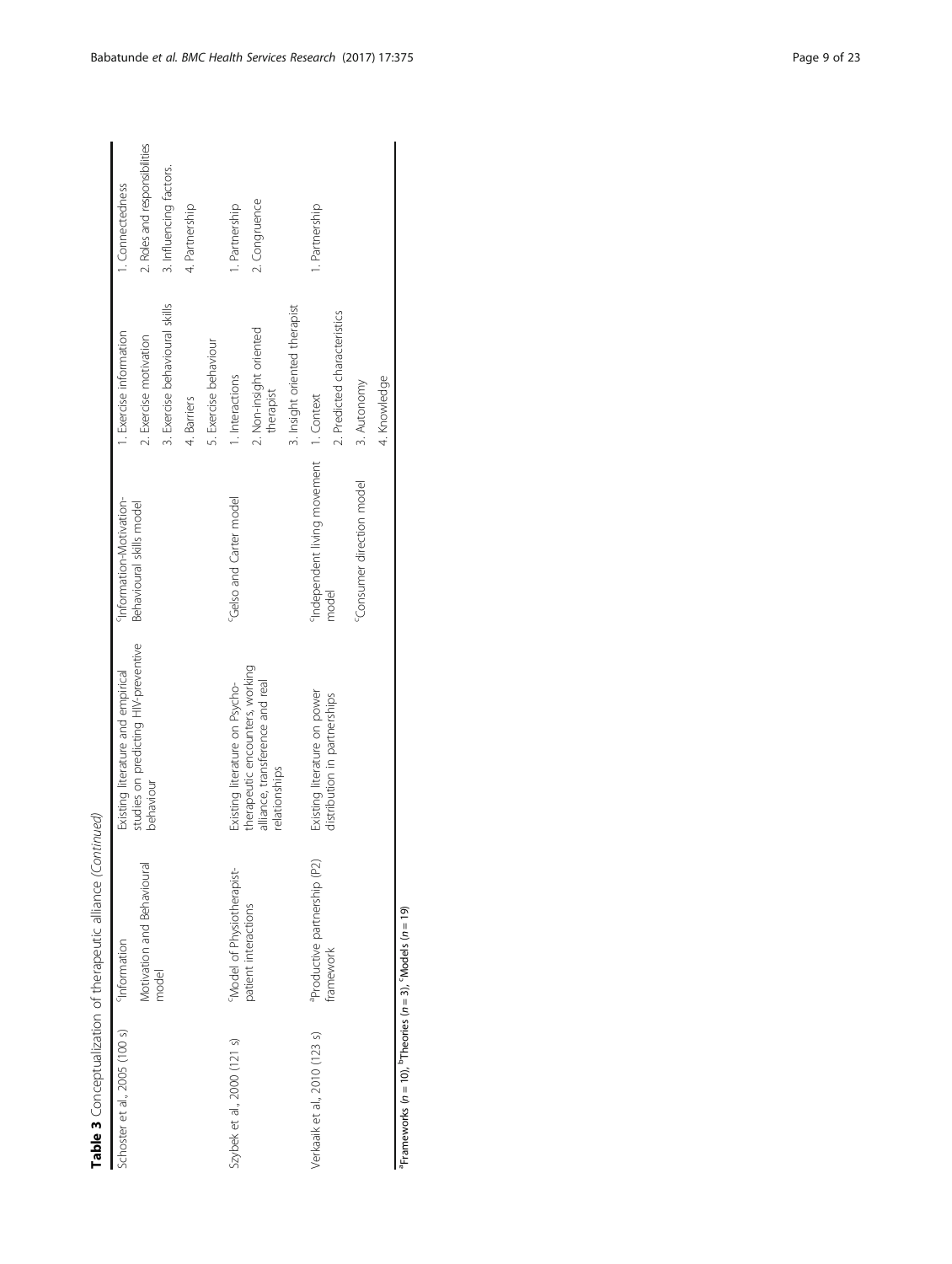<span id="page-9-0"></span>Table 4 Core Themes of Therapeutic alliance

| Themes $(n=8)$             | Codes $(n = 44)$                                  | No of studies<br>N(% ) |
|----------------------------|---------------------------------------------------|------------------------|
| Congruence                 | Agreement on goals                                | 32 (24.6)              |
|                            | Problem identification                            | 19 (14.6)              |
|                            | Agreement on tasks                                | 27(20.7)               |
| Connectedness              | Perceived good relationship                       | 14(8.7)                |
|                            | <b>Friendliness</b>                               | 21(20.3)               |
|                            | Empathy                                           | 16(9.7)                |
|                            | Caring                                            | 15 (15.5)              |
|                            | Warmth                                            | 13 (10)                |
|                            | Genuine interest/concern <sup>a</sup>             | 14 (10.7)              |
|                            | Therapist faith/belief <sup>a</sup> in<br>patient | 8(7.7)                 |
|                            | Honesty <sup>a</sup>                              | 2(1.5)                 |
|                            | Courtesy <sup>a</sup>                             | 4(3.0)                 |
| Communication              | Nonverbal                                         | 24 (18.4)              |
|                            | Listening skills                                  | 39 (30)                |
|                            | Visual aids                                       | 7(5.3)                 |
|                            | Clear explanation and<br>information <sup>a</sup> | 26 (20)                |
|                            | Positive feedback <sup>a</sup>                    | 9(6.9)                 |
| Expectation                | Therapy                                           | 25 (19.2)              |
|                            | Outcomes                                          | 22 (16.9)              |
| Individualized             | Responsiveness                                    | 9(6.9)                 |
| therapy                    | Holistic practice                                 | 8(7.7)                 |
| Influencing factors        |                                                   |                        |
| <b>External factors</b>    | Structures, processes and<br>environment          | 17 (13.1)              |
| Therapist prerequisite     | Skill and competence and<br>experience            | 30 (23.1)              |
|                            | Personal characteristics                          | 13 (10)                |
|                            | Humor                                             | 7(5.3)                 |
|                            | Life experiences                                  | 7(5.3)                 |
|                            | Emotional intelligence <sup>a</sup>               | 3(2.3)                 |
| Patient prerequisite       | Personal characteristics                          | 6 (4.6)                |
|                            | Existing resources                                | 10(7.7)                |
|                            | Life experiences                                  | 11(8.4)                |
|                            | Willingness to engage                             | 11(8.4)                |
| Partnership                | Trust/dependability                               | 23 (17.6)              |
|                            | Respect                                           | 19 (14)                |
|                            | Mutual understanding                              | 24 (18.4)              |
|                            | Knowledge exchange                                | 19 (14.6)              |
|                            | Power balance                                     | 6(4.6)                 |
|                            | Active involvement/<br>engagement                 | 28 (21.5)              |
| Roles and responsibilities | Activating patient's resources                    | 17 (13.1)              |
|                            | Motivator/Encourager <sup>a</sup>                 | 26 (20)                |

Table 4 Core Themes of Therapeutic alliance (Continued)

| Educator/Adviser <sup>a</sup> /Guide <sup>a</sup><br>11(8.4) |  |
|--------------------------------------------------------------|--|
| Active follow-up <sup>a</sup><br>5(3.8)                      |  |
| Autonomy support <sup>a</sup><br>3(2.3)                      |  |

<sup>a</sup>New component descriptors identified from in this review

Medical Communication Behaviour System [[52](#page-21-0)]. Therapist support was the focus of 2 measures; the Health Care Climate Questionnaire (HCCQ) [[53](#page-21-0)] (3 studies) and the Relationship Assessment Scale (RAS) (1 study). The Clinical Assessment of Modes [\[54\]](#page-21-0) was used to assess therapeutic use of self in one study from OT discipline. The Patients' Experiences in Postacute Outpatient Physical Therapy Settings [[55](#page-21-0)] was the only measure developed specifically for a rehabilitation setting. The information about and content of each TA measure was also coded against the themes of TA identified in literature and the PRES [[41\]](#page-21-0) was the only measure reflecting all the eight TA themes. Ten measures (37%) reflected at least 5 TA themes.

#### Therapeutic alliance and treatment adherence

Twenty-six articles examined the relationship between TA and treatment adherence as summarized in Table [6](#page-12-0). More quantitative studies (50%) examined adherence compared to qualitative (42%) and mixed method studies (7.6%). The WAI-12 [[39\]](#page-21-0), PRES [[41\]](#page-21-0), MISS [[45\]](#page-21-0) and HCCQ [\[53](#page-21-0)] were the validated TA measures reported in the literature when investigating the relationship between TA and adherence. The Sports Injury Rehabilitation Adherence Scale (SIRAS) [\[56](#page-21-0)] was the most reported exercise adherence measure. Two studies (7.6%) reported no change in adherence with enhanced TA compared to 3 studies (11.5%) where improvement in adherence was reported. Improved patient-therapist relationship accounted for 18–23% of the variance in patient adherence. Patients and therapists acknowledge that effective communication improved adherence. Therapists (PT) reported that pleasing the therapist, activating patient resources and connectedness, faith in the therapist and shared goals are reasons for improved adherence. In, one study patients reported enhanced TA was not important for improved adherence. However, in other studies (53.8%) patients, TA characteristics predictive of exercise adherence included agreement on goals and tasks, clear communication, sense of connectedness, positive feedback, boosted, genuine interest, individualized care, trust in therapist and feeling empowered are important for developing exercise adherence behavior. Moderators are "pre-randomized" baseline characteristics that interact with treatment to influence the direction or magnitude of outcomes [\[57\]](#page-21-0). Levy et al. [\[58\]](#page-21-0) showed that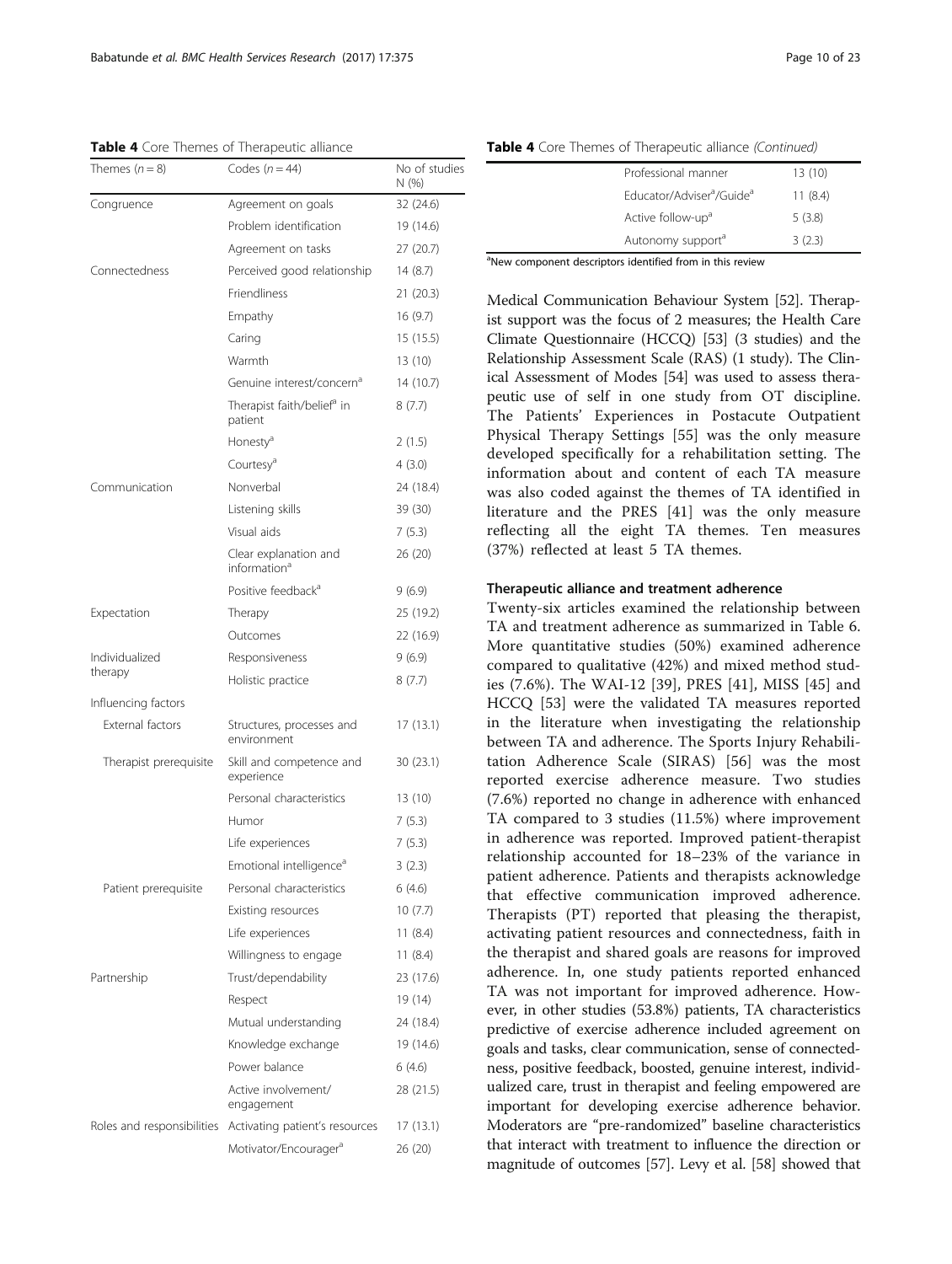# <span id="page-10-0"></span>Table 5 Measures of Therapeutic Alliance

| Articles                            | Outcome Measure                                                                                          |   | Therapeutic Alliance Themes |   |          |             |             |          |    | Psychometrics    |
|-------------------------------------|----------------------------------------------------------------------------------------------------------|---|-----------------------------|---|----------|-------------|-------------|----------|----|------------------|
|                                     |                                                                                                          | C | Cm                          | E |          | P           | Pt          | Co       | Rr |                  |
| Adamson et al., 1994 (1 s)          | Attitude scale (19-item)                                                                                 |   |                             |   | X        | $\mathsf X$ | $\mathsf X$ | $\times$ | X  | Yes <sup>a</sup> |
| Stenmar and Nordholm, 1994 (101 s)  |                                                                                                          |   |                             |   |          |             |             |          |    |                  |
| Baker et al., 2001 (4 s)            | Participation Method Assessment<br>Instrument (21-item)                                                  | Χ |                             |   | Χ        | Χ           | X           |          |    | Yesb             |
| Beattie et al., 2005 (6 s)          | MedRisk Instrument for Measuring Patient<br>Satisfaction with Physical Therapy Care<br>(MR-12) (12-item) |   | X                           |   | X        | X           |             | Χ        |    | Yes <sup>a</sup> |
| Besley et al., 2010 (7 s)           | Health Alliance Questionnaire (HAQ)<br>$(19$ -item $)$                                                   | Х |                             | Χ | Χ        | Х           |             | Χ        |    | Yes <sup>a</sup> |
| Bliss, 2010 (8 s)                   | Working Alliance Inventory (WAI-12)                                                                      | Χ |                             |   | X        | Χ           |             |          |    | Yes <sup>a</sup> |
| Besley et al., 2010 (7 s)           | (12-item)                                                                                                |   |                             |   |          |             |             |          |    |                  |
| Burns et al., 1999 (9 s)            |                                                                                                          |   |                             |   |          |             |             |          |    |                  |
| Morrison, 2013 (98 s)               |                                                                                                          |   |                             |   |          |             |             |          |    |                  |
| Chan and Can, 2010 (10 s)           | Self-developed questionnaire (5-item)                                                                    |   | Χ                           |   |          | Χ           |             |          |    | No               |
| Cole and McLean, 2003 (14 s)        | Self-developed questionnaire (10-item)                                                                   | Χ | Χ                           |   |          | Χ           |             | Χ        | Χ  | No               |
| Eklund et al., 2015 (17 s)          | Working Relationship Questionnaire<br>(HAgll) (19-item)                                                  | Χ |                             | X | Χ        | Χ           | X           | Χ        | X  | Yes <sup>a</sup> |
| Farin et al., 2011 (57 s)           | KOPRA questionnaire (32-item)                                                                            | Χ | X                           |   |          | Χ           |             | Χ        |    | Yes <sup>a</sup> |
| Ferreira et al., 2013 (18 s)        | Working Alliance Theory of Change                                                                        | Χ |                             | Χ |          | Χ           | X           | Χ        |    | Yesb             |
| Hall et al., 2012 (23 s)            | Inventory (WATOCI) (16-item)                                                                             |   |                             |   |          |             |             |          |    | Yes <sup>a</sup> |
| Cheing et al., 2010 (12 s)          | Pain Rehabilitation Scale (PRES) (54-item)                                                               | Χ | Χ                           | X | X        | Χ           | Χ           | Χ        | X  | Yes <sup>a</sup> |
| Fuentes et al., 2014 (20 s)         |                                                                                                          |   |                             |   |          |             |             |          |    |                  |
| Vong et al., 2011 (42 s)            |                                                                                                          |   |                             |   |          |             |             |          |    |                  |
| Gorenberg and Taylor, 2013 (109 s)  | Clinical Assessment of 5 Modes Scale                                                                     | Χ |                             |   |          | Χ           | Χ           | Χ        | X  | Yes <sup>a</sup> |
| Taylor et al., 2011 (39 s)          | $(23$ -item $)$                                                                                          |   |                             |   |          |             |             |          |    |                  |
| Grannis et al., 1981 (22 s)         | Q sort questionnaire (28-item)                                                                           |   | Χ                           |   | Χ        | Χ           |             | Χ        |    | No               |
| Hills and Kitchen, 2007 (24 s)      | Physiotherapy Outpatient Satisfaction<br>Questionnaire (38-item)                                         |   | Χ                           | Χ | Χ        |             |             | Χ        |    | Yes <sup>a</sup> |
| Jackson et al., 2012 (25 s)         | Relationship Assessment Scale (RAS)<br>$(16$ -item $)$                                                   | Χ | Χ                           |   | Χ        | Χ           | Χ           |          | X  | Yes <sup>a</sup> |
| Kersten et al., 2012 (27 s)         | Consultation and Relational Empathy<br>(CARE) (10-item)                                                  |   | Χ                           |   |          | Χ           | Χ           | Χ        |    | Yes <sup>a</sup> |
| Kerssens et al., 1999 (28 s)        | Self-developed questionnaire (11-item)                                                                   | Χ | Χ                           |   |          |             |             | Χ        | Χ  | No               |
| Knight et al., 2010 (29 s)          | Service dimension questionnaire (12-item)                                                                |   | Χ                           |   | Χ        | Χ           |             | Χ        | Χ  | Yes <sup>a</sup> |
| Lysack et al., 2005 (31 s)          | Self-developed questionnaire (3-item)                                                                    | Χ |                             |   |          | Χ           |             | Χ        | Χ  | No               |
| Medina-Mirapeix et al., 2015 (32 s) | Patient Experience in Post-Acute Outpatient<br>Physical Therapy (PEPAP-Q)                                |   | Χ                           | Χ | $\times$ | X           | Χ           | Χ        | Χ  | Yes <sup>a</sup> |
| Murray et al., 2015 (33 s)          | Health Care Climate Questionnaire                                                                        |   | Х                           |   |          | Χ           |             | Χ        | Χ  | Yes <sup>a</sup> |
| Chan et al., 2009 (10 s)            | (HCCQ) (6-items)                                                                                         |   |                             |   |          |             |             |          |    |                  |
| Levy et al., 2008 (30 s)            |                                                                                                          |   |                             |   |          |             |             |          |    |                  |
| Roberts and Bucksey, 2007 (36 s)    | Medical Communication Behaviour                                                                          |   | Χ                           |   | Χ        |             |             |          | Χ  | Yes <sup>a</sup> |
| Roberts et al., 2013                | System (23-item)                                                                                         |   |                             |   |          |             |             |          |    |                  |
| Thomson et al., 1997 (40 s)         | Barrett-Lennard Relationship Inventory<br>(BLRI) (64-item)                                               | Χ |                             |   |          | Χ           |             | Χ        | Χ  | No               |
| Thomson et al., 1997 (40 s)         | Truax Accurate Empathy Scale<br>(TAES) (8-item)                                                          |   |                             |   |          |             |             | Χ        |    | No               |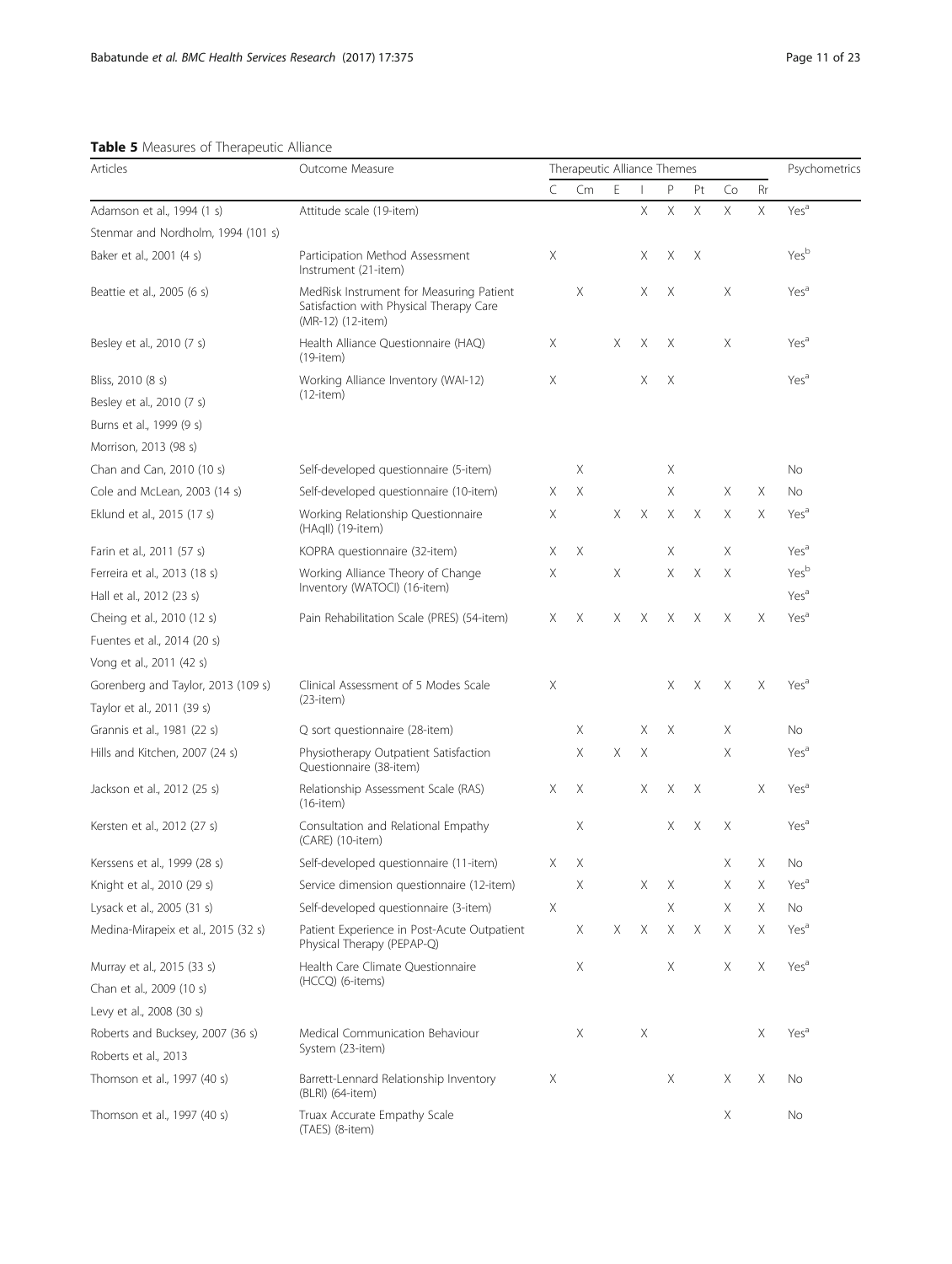| Tousignant, 2011 (41 s)                 | Health Care Satisfaction questionnaire<br>(26-item) |     |                      | Yesª             |
|-----------------------------------------|-----------------------------------------------------|-----|----------------------|------------------|
| Sluijs et al., 1991 (37 s), 1993 (38 s) | Patient Education checklist (5-item)                |     |                      | Yes <sup>d</sup> |
| Wright et al., 2013 (43 s)              | Medical Interview Satisfaction Scale (26-item)      | X X | X X Yes <sup>a</sup> |                  |
|                                         |                                                     |     |                      |                  |

Table 5 Measures of Therapeutic Alliance (Continued)

Key: C-Congruence, Co-connectedness, Cm-Communication, E-Expectation, I-Influencing factors, P-Partnership, Pt-Personalized Therapy, Rr-Roles and Responsibilities

<sup>a</sup>Psychometric property tested in study

<sup>b</sup>Psychometric property reported from another study

age moderated the relationship between TA and clinicbased adherence with younger and more autonomous individuals being more adherent to treatment. Predictors are baseline characteristics that predict response in both treatment and control groups [\[59\]](#page-21-0). Mediators are variables responsible for all or parts of the effects of a treatment or outcomes. They change during treatment, are associated with treatment and must influence outcome to be considered a mediator [[57](#page-21-0)]. In this scoping review, prioritization of goals, autonomy support and motivation mediated the relationship between TA and adherence.

#### Participant perspectives on therapeutic alliance

To better delineate the phenomenon of TA, we analyzed the perspectives of TA among patients, therapists or observers as shown in Fig. [3](#page-18-0) in the interventional and non-interventional studies. Observers were mostly researchers or other therapists not directly involved in patient care. Overall, most of the views shared were from patients. Twenty articles (15.3%) represented views on congruence out of which 9 reflected patient's perspectives. Thirty-five articles (26%) represented views on communication with patient perspectives alone accounting for 65% of the articles. Sixteen articles (12%) reported perspectives on expectations with patient views representing 75%. Eleven articles (8%) represented views on individualized therapy out of which 7 studies portrayed patient perspectives. Thirty-nine articles (30%) represented views on partnership with patients' perspective accounting for nearly half of all the articles. Fifty-two articles (40%) represented views on connectedness of which 28 articles represented patient views alone. Thirty-three articles (25%) identified the therapist role and responsibilities as key determinants of TA with patient perspective accounting for more than half of the data. Fifty-one articles (39%) represented participant views on influencing factors; patient prerequisites (37%), therapist prerequisites (35%) and external factors (27%). Among the 8 themes, communication, interpersonal aspects, partnership and roles and responsibilities were regarded as the most important determinants of TA according to patients. A breakdown of the code (subcategory) under each theme is highlighted in (See Additional file [3](#page-20-0)).

# Secondary synthesis of systematic reviews

There were 3 articles in the PT literature focused on reviewing the evidence on TA in this scoping review. There were 2 systematic reviews with a total of 11 studies. Besley et al. [\[60](#page-21-0)] examined a wide range of PT clinical practice but included 4 MSK studies and reported that there were 8 core components of TA including patient expectations, personalized therapy, partnership, therapist roles and responsibilities, congruence, communication, relational aspects, and influencing factors. The authors reported that the WAI [\[39](#page-21-0)], [\[40](#page-21-0)] and HAq [[42](#page-21-0)] measures of alliance did not adequately address all the components of TA. The study by Hall et al. [[61](#page-21-0)] included 6 MSK studies and reported 3 key components of TA including agreement in goals, agreement on interventions and affective bond. Three outcome measures of TA; WAI-12 [\[39\]](#page-21-0), WAI-36 [[40\]](#page-21-0) and MedRisk [\[47](#page-21-0)] were used in the MSK studies. Hall et al. [[61\]](#page-21-0) reported positive associations between TA and global perceived effect, change in pain, physical function, patient satisfaction, depression and general health status. In a recent metasynthesis of qualitative studies, O'Keeffe et al. [[62\]](#page-21-0) identified 4 themes of TA from 12 codes across 13 MSK studies. These included physical therapist interpersonal and communication skills (listening, empathy, friendliness, encouragement, confidence, nonverbal communication), physical therapist practical skills (patient education, physical therapist expertise and training), individualized patient-centred care (individualized, taking patient preferences and opinion into consideration) and organizational and environmental factors (time, flexibility with patient appointment and treatment).

# **Discussion**

This study represents a mapping of the breadth of the evidence for TA in PT and OT MSK practice and identified eight themes of therapeutic alliance valued by patients across different MSK settings and populations. Kayes and McPherson [[63\]](#page-22-0) identified that TA is increasingly regarded as an important determinant of engagement in physical rehabilitation but several gaps exists which hinder understanding of TA. This scoping review is an attempt to provide a foundation for future research by collating and summarizing the theoretical and empirical evidence concerning the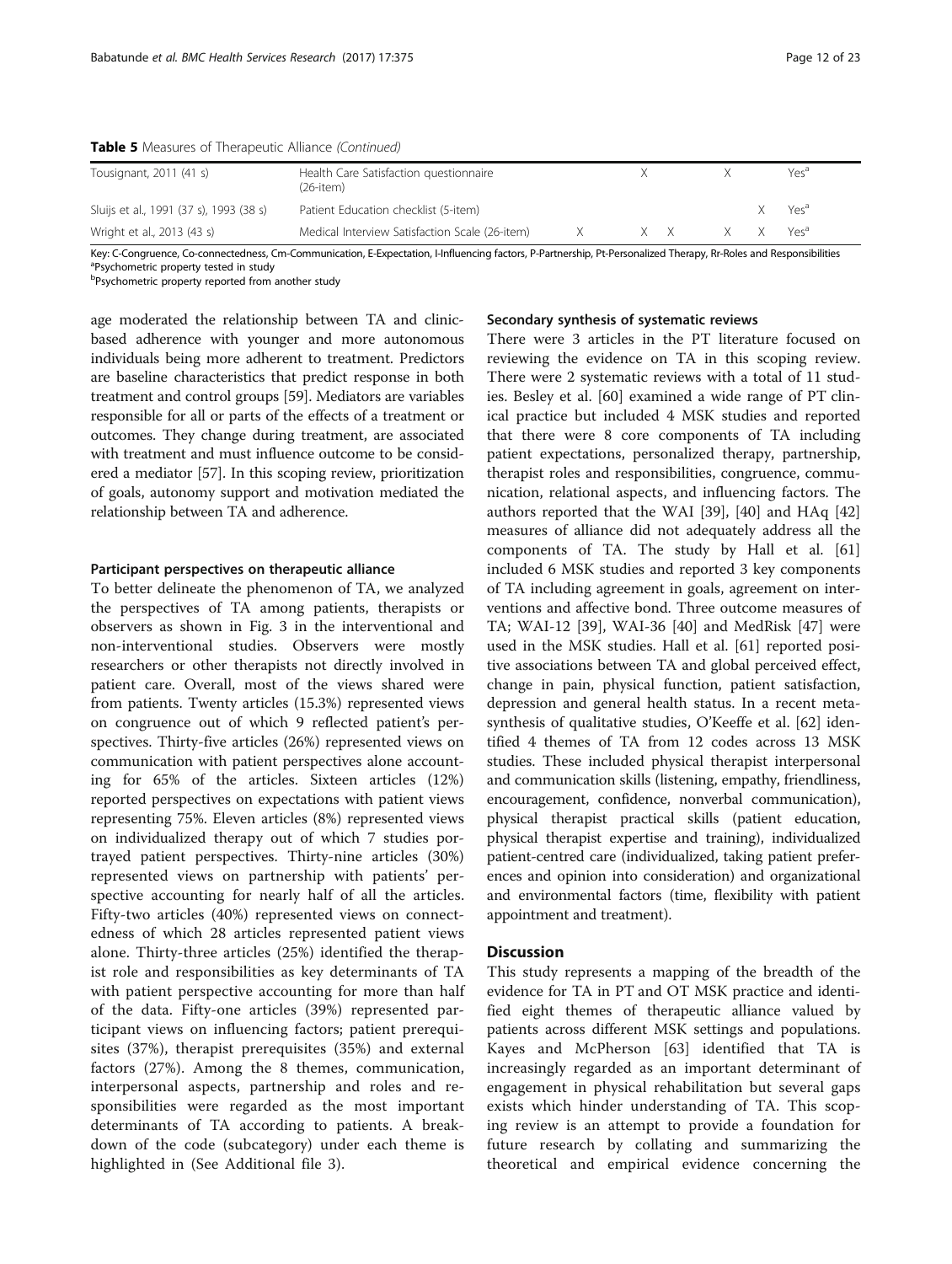<span id="page-12-0"></span>

|                              | Table 6 Relationship between therapeutic alliance and adherence to treatment                                                                                            |                                                                         |                                           |                                             |                                                                                                                         |                                                                                                                                                                                                                                                                                                                                                                                                                              |
|------------------------------|-------------------------------------------------------------------------------------------------------------------------------------------------------------------------|-------------------------------------------------------------------------|-------------------------------------------|---------------------------------------------|-------------------------------------------------------------------------------------------------------------------------|------------------------------------------------------------------------------------------------------------------------------------------------------------------------------------------------------------------------------------------------------------------------------------------------------------------------------------------------------------------------------------------------------------------------------|
| Studies                      | Aim                                                                                                                                                                     | Population                                                              | Design                                    | Therapeutic Alliance<br>Measure             | Adherence Measure                                                                                                       | Results                                                                                                                                                                                                                                                                                                                                                                                                                      |
| ଜ<br>Bliss, 2010 (8)         | style, depression and the<br>variables like attachment<br>To examine psychosocial<br>predictors of treatment<br>working alliance as<br>outcomes                         | Chronic knee pain<br>$(n = 59)$                                         | Correlational study                       | Working Alliance<br>Inventory               | measure of treatment<br>compliance $(a = 0.83)$<br>5-item self-report                                                   | and satisfaction. The transformed<br>and severity, patient compliance<br>correlated to pain interference<br>variance in patient compliance<br>WAI accounted for 24% of the<br>The transformed WAI scores<br>were significantly positively                                                                                                                                                                                    |
| Campbell et al., 2001 (48 s) | non-compliance with a<br>To understand reasons<br>home-based exercise<br>for compliance and<br>regimen                                                                  | Knee osteoarthritis<br>$(n = 20)$                                       | Grounded theory with<br>thematic analysis | Interviews                                  | Interviews                                                                                                              | number of factors combined to<br>incorporate it into everyday life<br>the intervention, their ability to<br>determine continued and long<br>symptoms, the effectiveness of<br>person's perception of their<br>Compliance were apparent<br>initially when attending PT<br>compliance depends on a<br>sessions and later when a<br>term compliance (or non-<br>compliance). Continued<br>and support from<br>ohysiotherapists. |
|                              |                                                                                                                                                                         |                                                                         |                                           |                                             |                                                                                                                         | compliance was developed.<br>A model of continued                                                                                                                                                                                                                                                                                                                                                                            |
| Chan and Can $2010$ $(11 s)$ | adherence to home exercise<br>programs in clinical practice<br>affect patients' adherence to<br>and understand factors that<br>To evaluate patients'<br>home exercises. | rheumatology $(n = 82)$<br>injury, hand therapy,<br>Orthopaedic, sports | Cross-sectional survey<br>study           | questionnaire<br>25 item                    | 5-item exercise<br>questionnaire.<br>performance                                                                        | performance of home exercises.<br>G<br>with PT were found to have<br>explanation and satisfaction<br>Motivation, role of exercise,<br>exercises, verbal and visual<br>patients' understanding of<br>strong effect on patient's                                                                                                                                                                                               |
| Chan et al., 2009 (11 s)     | To investigate the impact of<br>motivation and rehabilitation<br>PT's autonomy-supportive<br>behaviors on patients'<br>adherence                                        | ligament injury ( $n = 115$ )<br>Anterior cruciate                      | Correlational study                       | Questionnaire 15-item<br>Healthcare Climate | home-based exercise<br>Patient self-report<br>Adherence Scale<br>Rehabilitation<br>Sport Injury<br>adherence<br>(SIRAS) | motivation was not significant.<br>motivation fully mediated the<br>between autonomy support<br>support but the relationship<br>motivation was associated<br>positively with autonomy<br>and controlled treatment<br>effect of physiotherapists'<br>Autonomous treatment<br>Autonomous treatment<br>behaviours on patients'<br>autonomy-supportive<br>adherence.                                                             |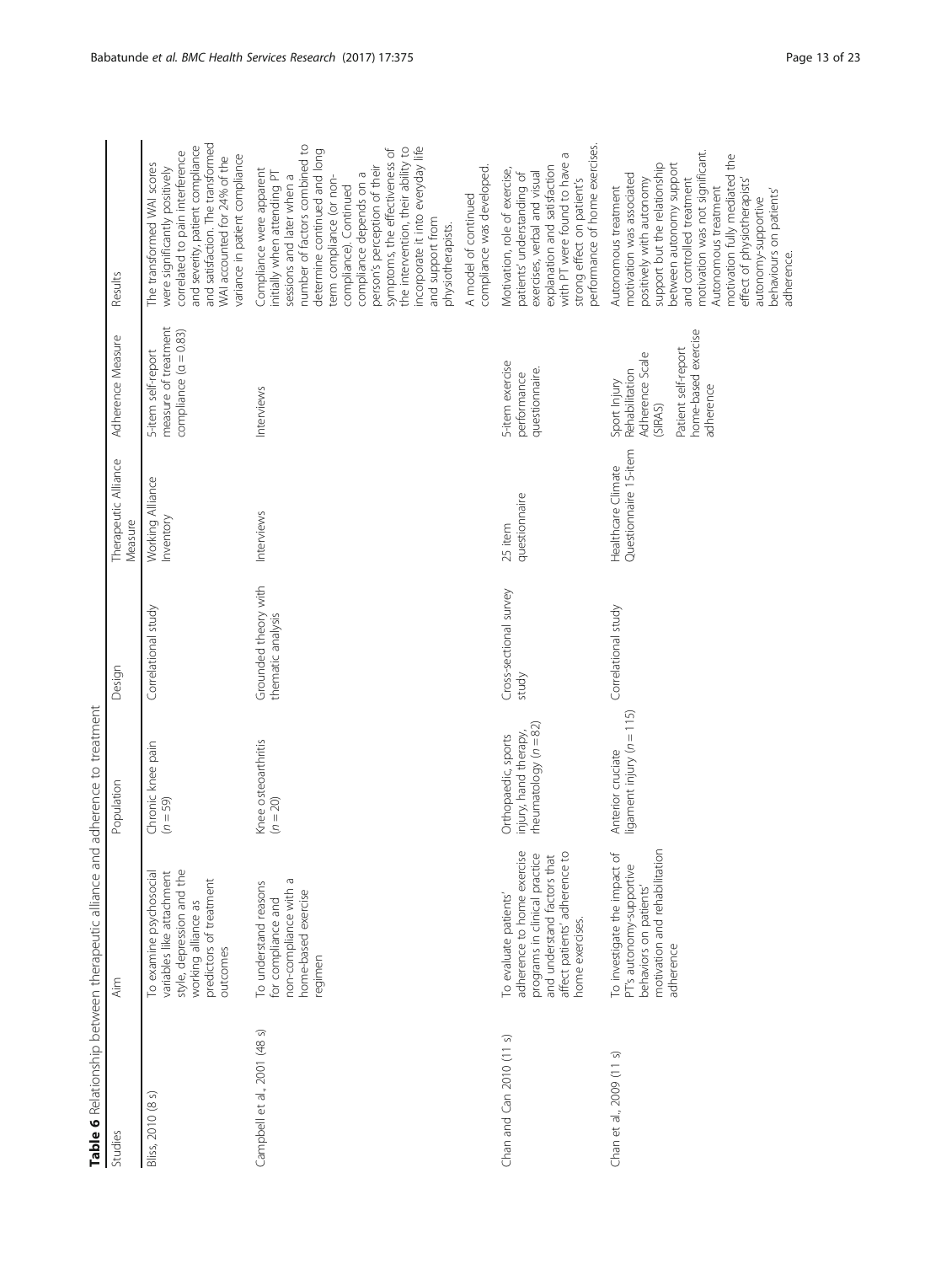| Crook et al., 1998 (15 s)         | $\underline{\delta}$<br>engagement in PT-led grou<br>experienced with patient<br>stretching and relaxation<br>To report the problem<br>undertaking either an<br>aerobic exercise or a<br>program.                                               | LBP [52], Neck pain [30];<br>MSK disorders (n = 228)<br>Lower limb pain [25],<br>Shoulder pain [12] | Mixed methods study<br>interviews, checklist)<br>(quasi randomized<br>controlled trial, | Individual interviews | Home exercise diary for<br>exercise activity                                         | PTs and patients acknowledge<br>therapeutic relationship that<br>importance part of the<br>improved adherence.<br>that listening was an                                                                                                                                                                                                                                 |
|-----------------------------------|-------------------------------------------------------------------------------------------------------------------------------------------------------------------------------------------------------------------------------------------------|-----------------------------------------------------------------------------------------------------|-----------------------------------------------------------------------------------------|-----------------------|--------------------------------------------------------------------------------------|-------------------------------------------------------------------------------------------------------------------------------------------------------------------------------------------------------------------------------------------------------------------------------------------------------------------------------------------------------------------------|
| Escolar-Reina et al., 2010 (56 s) | exercise programs and care-<br>provider style during clinica<br>To explore perceptions of<br>characteristics of home<br>adherence to exercises.<br>people pain about the<br>encounters may affect                                               | Chronic neck or low<br>back pain $(n = 34)$                                                         | Grounded theory<br>approach                                                             | Interviews            | $\lessgtr$                                                                           | based exercise is more likely to<br>happen when care providers'<br>promoting exercise feedback<br>Patient adherence to home-<br>and the content of exercise<br>feedback, giving reminders,<br>monitoring adherence and<br>programme) are positively<br>style (clinical knowledge,<br>experienced.                                                                       |
| Freene et al., 2014 (96 s)        | practice of community group<br>To compare a PT-led home-<br>based PA program to usual<br>determine effectiveness in<br>increasing physical activity<br>levels over the short and<br>middle-aged adults for<br>exercise program to<br>long term. | dwelling adults $(n = 37)$<br>Sedentary community                                                   | (quasi randomized trial)<br>Mixed methods study<br>focus groups)                        | Interviews            | Self-report on Active<br>Reliable and valid<br>national measure.<br>Australia Survey | physiotherapist was an enabling<br>did not think this was important.<br>interaction with the PT and felt<br>intervention, although others<br>Most participants agreed the<br>Participants reported a good<br>factor for the home-based<br>they were expert and<br>knowledgeable.                                                                                        |
|                                   |                                                                                                                                                                                                                                                 |                                                                                                     |                                                                                         |                       |                                                                                      | participation in physical activity<br>elationship with the instructor<br>was important for continued<br>individually tailored program<br>from the PT and a good<br>Advice and support and<br>at home.                                                                                                                                                                   |
| Gleeson et al., 1991 (21 s)       | To develop policies and<br>management of patient<br>non-attendance in OT.<br>procedures about                                                                                                                                                   | $r$ heumatology ( $n = 100$ )<br>Hand injuries, burns,                                              | Cross-sectional survey<br>study                                                         | Survey instrument     | Patient and therapist<br>comment on non-<br>adherence                                | poor communication with the<br>28% of patients believed that<br>therapist was the reason for<br>non-adherence.                                                                                                                                                                                                                                                          |
|                                   |                                                                                                                                                                                                                                                 |                                                                                                     |                                                                                         |                       |                                                                                      | treatment, unmet goals, inability<br>personal skills (empathy, warmth,<br>affected continuity of care due<br>PTs saw non-compliance as the<br>to establish ongoing plans, and<br>PTs felt that non-attendance<br>to difficulty in evaluating the<br>concem regarding discharge.<br>result of a need to develop<br>concern), demonstrating a<br>overall effectiveness of |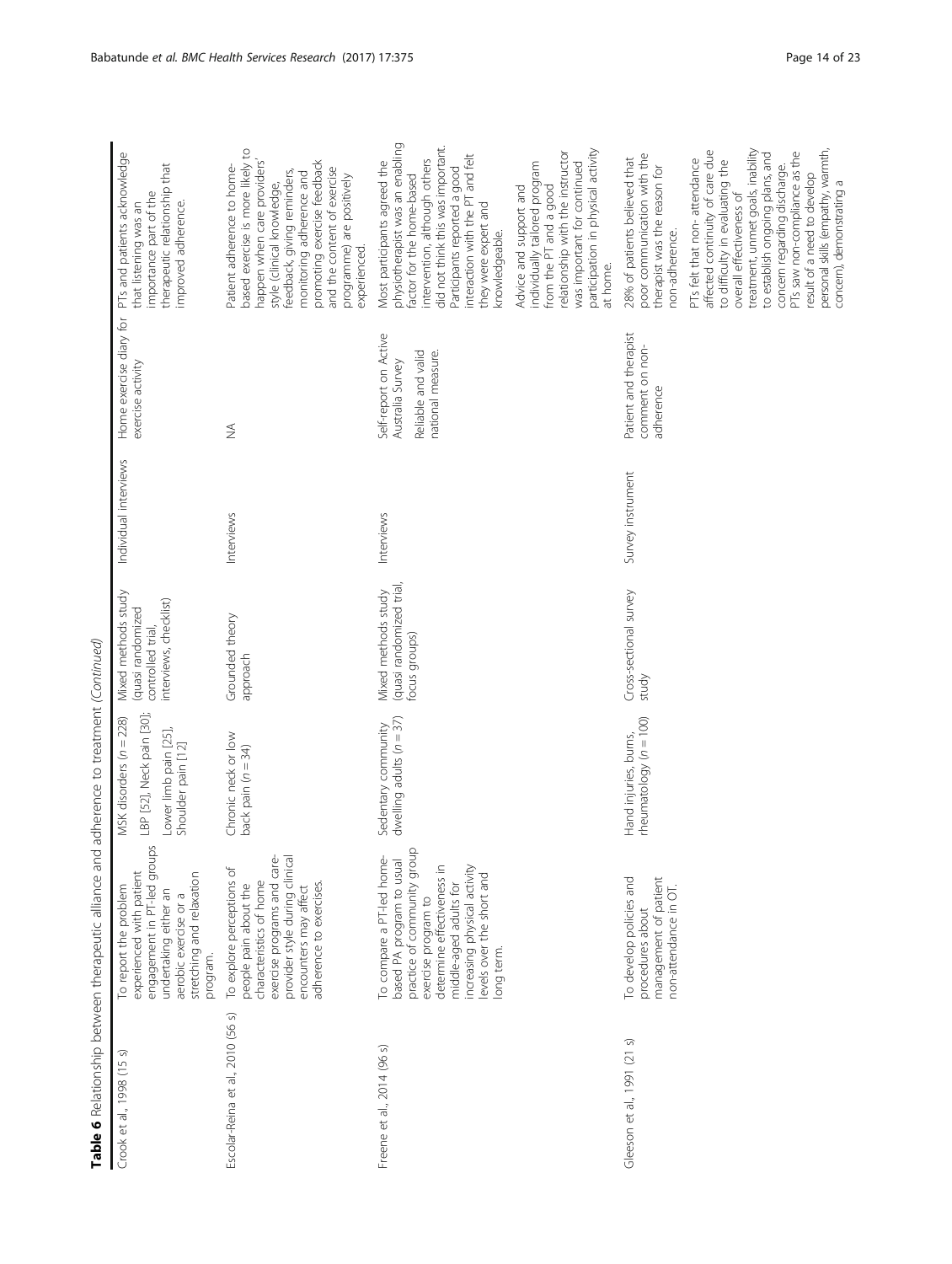|                             |                                                                                                                                                                                                                                                                                                                       |                                                         |                                                 |                                                              |                                 | feeling of responsibility for<br>non-attendance.                                                                                                                                                                                                                                                                                                                                                                                                                                             |
|-----------------------------|-----------------------------------------------------------------------------------------------------------------------------------------------------------------------------------------------------------------------------------------------------------------------------------------------------------------------|---------------------------------------------------------|-------------------------------------------------|--------------------------------------------------------------|---------------------------------|----------------------------------------------------------------------------------------------------------------------------------------------------------------------------------------------------------------------------------------------------------------------------------------------------------------------------------------------------------------------------------------------------------------------------------------------------------------------------------------------|
| Harman et al., 2012 (63 s)  | used by a PT during a rehab<br>designed to enhance self-<br>To describe the approach<br>members of the military<br>programme for injured<br>management skills.<br>efficacy and self-                                                                                                                                  | Chronic low back<br>pain $(n = 12)$                     | Qualitative study with<br>interpretive paradigm | Interviews                                                   | ₹                               | getting harder, challenging their<br>helped patients continue with<br>confidence, and not showing<br>Trusting the physiotherapist<br>their programme despite it<br>immediate results.                                                                                                                                                                                                                                                                                                        |
| Hinman et al., 2015 (65 s)  | To explore how patients, PTs<br>experienced, and made sense<br>of an integrated program of<br>PT-supervised exercise and<br>and telephone coaches<br>telephone coaching.                                                                                                                                              | Knee osteoarthritis<br>$(n = 6)$                        | symbolic interactionism<br>Grounded theory with | Interviews                                                   | Interviews                      | when perceived attention from<br>emphasising the same treatment<br>PTs appreciated providing clear<br>responsible for meeting goals<br>exercise into daily routine. PTs<br>Patients felt accountable and<br>recognized that collaboration,<br>information and monitoring<br>with the dient as the central<br>mutual understanding and<br>PT was individualized and<br>progress, incorporation of<br>character were important.<br>genuine.                                                    |
| Hurley et al., 2010 (66 s)  | To explore the health beliefs,<br>exercise-based rehabilitation<br>expectations of people with<br>investigate if, how and why<br>these change after taking<br>chronic knee pain, and<br>experiences, treatment<br>part on an integrated<br>programme                                                                  | Chronic knee pain<br>$(n = 29)$                         | Grounded Theory with<br>thematic analysis       | Interview                                                    | Attendance                      | success of the programme as the<br>informal discussions helped build<br>qualities and professional skills of<br>partnership between patient and<br>content of the programme itself.<br>participants received during the<br>The care, support and guidance<br>considered as important to the<br>programme. The interpersonal<br>confidence and trust in the PT<br>and belief in the rehabilitation<br>PT. This increased participant'<br>the supervising PT were<br>a trusting, collaborative |
| Jackson et al., 2012 (25 s) | partner effects or clients' and<br>relation to relationship quality<br>and engagement in exercise<br>therapists' efficacy beliefs in<br>quality with the therapist,<br>clients' "tripartite" efficacy<br>and, (ii) model actor and<br>constructs, relationship<br>To (i). explore potential<br>relationship s between | osteoporosis, bursitis<br>Osteoarthritis,<br>$(n = 68)$ | Correlational study.<br>Descriptive and         | 5-items from the 7-<br>item Relation-ship<br>adherence scale | 3-item Engagement<br>instrument | relationship quality were directly<br>engagement scores, accounting<br>related to improvements in<br>for 18% of the variance in<br>Increase in perception of<br>engagement ratings.                                                                                                                                                                                                                                                                                                          |

Table 6 Relationship between therapeutic alliance and adherence to treatment (Continued) Table 6 Relationship between therapeutic alliance and adherence to treatment (Continued)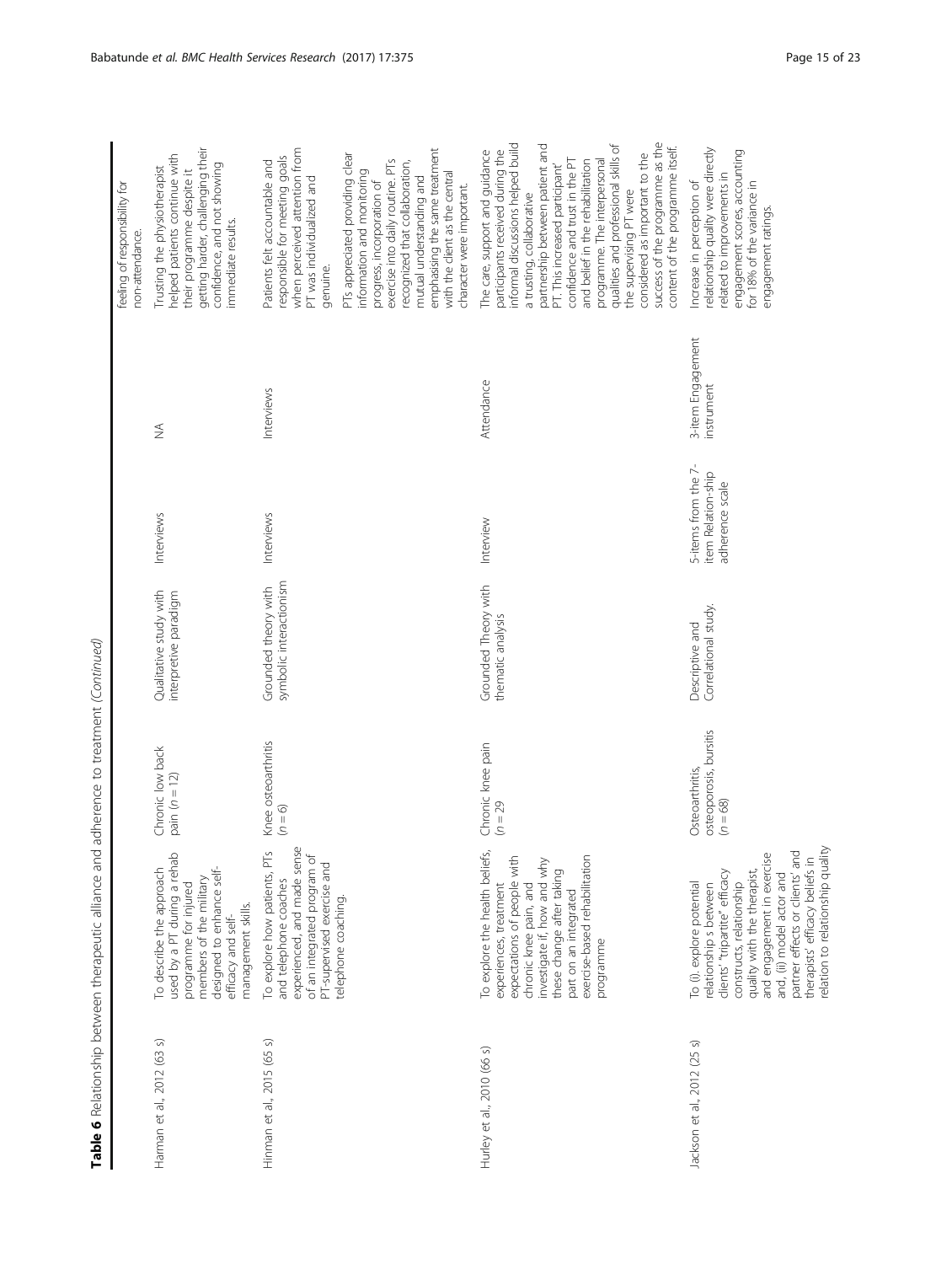|                                   | Table 6 Relationship between therapeutic alliance and adherence to treatment (Continued)                                                                                                           |                                                                                             |                                      |                                             |                                                                                                                                                 |                                                                                                                                                                                                                                                                                                                                                                                                                                                                  |
|-----------------------------------|----------------------------------------------------------------------------------------------------------------------------------------------------------------------------------------------------|---------------------------------------------------------------------------------------------|--------------------------------------|---------------------------------------------|-------------------------------------------------------------------------------------------------------------------------------------------------|------------------------------------------------------------------------------------------------------------------------------------------------------------------------------------------------------------------------------------------------------------------------------------------------------------------------------------------------------------------------------------------------------------------------------------------------------------------|
| Jensen et al., 1994 (26 s)        | Model for Patient-Practitioner<br>research, theory, and practice<br>are integrated into a Process<br>To integrate concepts from<br>Collaboration for use in clin<br>ical practice                  | Osteoarthritis, low back<br>Rheumatoid arthritis.<br>pain $(n = 305)$<br>PTs ( $n = 568$ ). | Correlational survey<br>study        | Interview                                   | $\widetilde{\geq}$                                                                                                                              | Pleasing the therapist was a<br>reason for adherence to<br>exercises prescribed                                                                                                                                                                                                                                                                                                                                                                                  |
| Karnad and McLean, 2011<br>(67 s) | $\beta$<br>interventions used in clinical<br>To explore PT's perception<br>exercise adherence and<br>practice.                                                                                     | Chronic MSK conditions<br>$PTS(n=5)$                                                        | Phenomenology<br>Interpretative      | Interviews                                  | Interviews                                                                                                                                      | realistic treatment plans, shared<br>communication, faith in the PT,<br>goals and pain education are<br>Most PTs believe that clear<br>important for adhering to<br>exercise.                                                                                                                                                                                                                                                                                    |
| Kingston et al., 2014 (97 s)      | exercise program is improved<br>when patients are provided<br>understanding of a home<br>To determine whether<br>compliance and<br>with a DVD.                                                     | Traumatic hand injury<br>$(n = 53)$                                                         | Randomized controlled<br>trial       | Follow up survey                            | Compliance measures;<br>exercise, checklist for<br>diary recording of<br>understanding of<br>exercises, weekly<br>correctness and<br>attendance | (100%) felt that their appointment<br>extremely important in motivating<br>All participants reported that the<br>No significant differences were<br>instructions provided were easy<br>to use (100%). All respondents<br>appointment was moderate to<br>important and 90.6% felt their<br>with their hand therapist was<br>found in the overall mean<br>exercise compliance score<br>moderately to extremely<br>them to do theirexercises<br>between the groups. |
| Levy et al., 2008 (30 s)          | perceived autonomy support,<br>adherence among sports-<br>age, and rehabilitation<br>relationship between<br>To investigate the<br>related injuries                                                | Tendon related injuries<br>ankle, knee, shoulder,<br>$\text{elbow}$ ( $n = 70$ )            | Prospective correlational<br>study   | Questionnaire 15-item<br>Healthcare Climate | Clinic attendance<br>Adherence Scale<br>Home exercise<br>Rehabilitation<br>Sport Injury<br>adherence<br>(SIRAS)                                 | and moderated the relationship<br>therapist was related to better<br>between perceived autonomy<br>clinic-based adherence and at<br>lated to all adherence indices<br>based adherence. Age was re<br>tendance but not to home-<br>support and clinic-based re<br>provided by the physical<br>High autonomy support<br>nabilitation adherence.                                                                                                                    |
| Liddle et al., 2007 (71 s)        | back pain patients to identify<br>To explore the experiences,<br>expectations of chronic low<br>treatment they consider as<br>opinions and treatment<br>what components of<br>being of most value. | Chronic low back pain<br>$(n = 18)$                                                         | Narrative study using<br>focus group | Interviews                                  | $\lessgtr$                                                                                                                                      | resulted in participants ignoring<br>continuing bad postural habits.<br>advice and failing to adhere to<br>Follow-up support and reassur<br>progression improved exercise<br>home exercises programs and<br>ance about correct exercise in<br>structions and assistance with<br>Lack of faith in practitioner<br>appropriate treatment<br>adherence.                                                                                                             |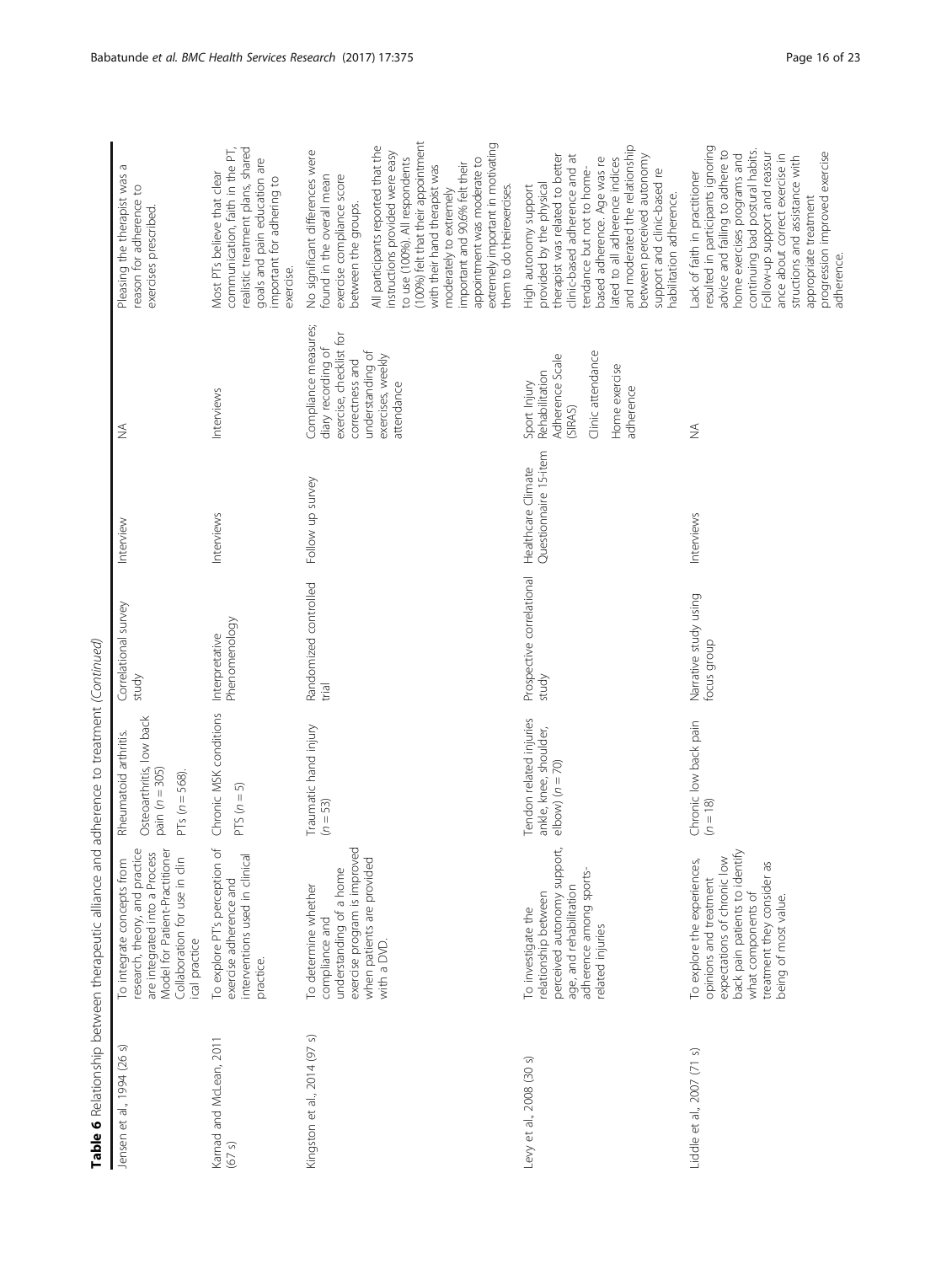|                                  | <b>CONFIGURATION</b> CONTROL TO A POSTAL AND THE CONTROL OF THE CONFIGURATION OF THE CONFIGURATION OF THE CONFIGURATION                                                                                           |                                                                                                                 |                                          |                                                                          |                                                                                                                                                                                                                                                             |                                                                                                                                                                                                                                                                                                                                                                                                                 |
|----------------------------------|-------------------------------------------------------------------------------------------------------------------------------------------------------------------------------------------------------------------|-----------------------------------------------------------------------------------------------------------------|------------------------------------------|--------------------------------------------------------------------------|-------------------------------------------------------------------------------------------------------------------------------------------------------------------------------------------------------------------------------------------------------------|-----------------------------------------------------------------------------------------------------------------------------------------------------------------------------------------------------------------------------------------------------------------------------------------------------------------------------------------------------------------------------------------------------------------|
| ଜ<br>Littlewood et al., 2014 (72 | experience of exercising and<br>To increase knowledge and<br>facilitators and barriers to<br>determine perception of<br>understanding of the<br>exercise.                                                         | tendinopathy $(n = 6)$<br>Rotator cuff                                                                          | Phenomenology with<br>framework analysis | Interviews                                                               | ≸                                                                                                                                                                                                                                                           | ongoing support in the form of<br>ther engagement with the self-<br>when progress was slow were<br>providing feedback, proactive<br>follow-up and stimulating fur<br>PTs and patients agreed that<br>managed exercise programs<br>influential on successful<br>outcomes                                                                                                                                         |
| Lysack et al., 2005 (31 s)       | assisted video instruction and<br>routine rehabilitation practice<br>To compare computer-<br>satisfaction with home<br>on compliance and<br>exercise.                                                             | Total joint arthroplasty<br>Knee [19]<br>Hip [21]<br>$(n = 40)$                                                 | Randomized controlled<br>trial           | courtesy, and, active<br>encouragement,<br>3-item tool on<br>involvement | remembering exercises,<br>Self-report on exercise<br>performance accuracy,<br>level of exercise when<br>exercise performance<br>Rating of quality of<br>exercise frequency,<br>feeling poorly, and<br>duration of each<br>exercise session<br>difficulty in | cases). Results of this randomized<br>Statistical analysis showed there<br>at follow-up between the video<br>satisfaction items (p > 0.05 in all<br>trial suggest that computerized<br>were no significant differences<br>the exercise compliance items<br>and control groups on any of<br>patient education technology<br>may not provide the benefits<br>or on any of the patient<br>anticipated.             |
| Petursdottir et al., 2010 (81 s) | To increase knowledge and<br>perceive as facilitators and<br>experience of exercising<br>among individuals with<br>understanding of the<br>determine what they<br>barriers to exercising<br>osteoarthritis and to | Vertebral column $(n = 9)$<br>Osteoarthritis $(n = 12)$<br>$Hip/knee (n = 10)$<br>Other joints [3]<br>Hands [6] | Phenomenology                            | Facilitator and barrier<br>checklist                                     | ₹                                                                                                                                                                                                                                                           | Clear communication and a sense<br>emphasis on the fact that the<br>physical therapy. Supervision by<br>understanding they received<br>of a positive connection were<br>physical results of the therapy<br>and adherence to exercise in<br>equally as important as the<br>Many participants placed<br>the PT facilitated exercise<br>from their PT were very<br>encouragement and<br>maintenance.<br>important. |
| Slade et al., 2009 (86 s)        | that participants in exercise<br>To understand the factors<br>important to engage and<br>programs perceive to be<br>participate                                                                                   | Chronic low back pain<br>$(n = 18)$                                                                             | Grounded theory with<br>focus groups     | Audio-taped<br>nterviews                                                 | Audio-taped interviews                                                                                                                                                                                                                                      | and communicator. Care-seekers<br>Helpful and empowering care-<br>are empowered by recognition<br>provider skills are those of the<br>of their own physical capability,<br>motivators, time-management<br>effective educator, motivator<br>skills, and assertiveness to ad<br>here to exercise                                                                                                                  |

Table 6 Relationship between therapeutic alliance and adherence to treatment (Continued) Table 6 Relationship between therapeutic alliance and adherence to treatment (Continued)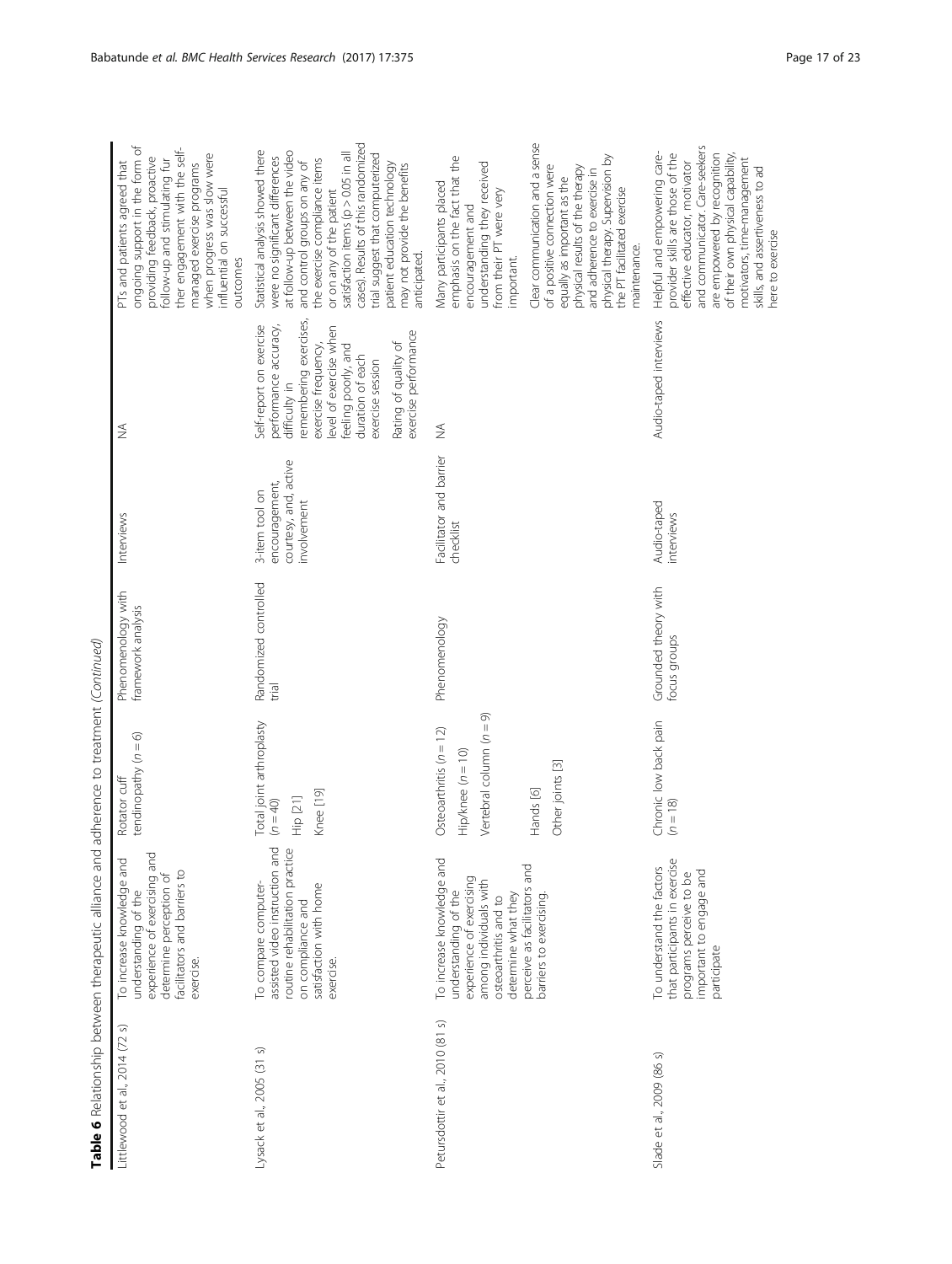| related to the positive feedback<br>(therapist satisfaction with and<br>showed no direct, statistically<br>Compliance was significantly<br>significant relationship with<br>The 5 forms of PT behavior<br>appreciation of exercise<br>performance).<br>compliance. | explaining why PT works. Other<br>believed that the patient's own<br>relationship to the beliefs and<br>treatment techniques are the<br>resources and the patient-PT<br>Vlajority of the respondents<br>relationship rather than the<br>background factors had no<br>most important factors in<br>attitudes expressed. | adherence to exercises and<br>involvement in the whole<br>nitial motivation, active<br>process and that the PT<br>intervention facilitated<br>coaching role during<br>activities: | group in proxy efficacy, working<br>expectancy with significantly<br>better performance in lifting<br>capacity, general health and<br>The MET-plus-PT group pro<br>improvements than the PT<br>duced significantly greater<br>alliance, and treatment<br>exercise compliance. | perceive a positive relationship<br>with their PT. Self-reported<br>behavioural, cognitive and<br>adherence is higher when<br>adhere to HRE when they<br>Patients are most likely to<br>affective elements of the<br>elationship are positive.<br>patient perception of |
|--------------------------------------------------------------------------------------------------------------------------------------------------------------------------------------------------------------------------------------------------------------------|------------------------------------------------------------------------------------------------------------------------------------------------------------------------------------------------------------------------------------------------------------------------------------------------------------------------|-----------------------------------------------------------------------------------------------------------------------------------------------------------------------------------|-------------------------------------------------------------------------------------------------------------------------------------------------------------------------------------------------------------------------------------------------------------------------------|-------------------------------------------------------------------------------------------------------------------------------------------------------------------------------------------------------------------------------------------------------------------------|
| 1-item questionnaire                                                                                                                                                                                                                                               | $\lessgtr$                                                                                                                                                                                                                                                                                                             | integrating activities<br>into daily life after<br>Self-report on<br>discharge                                                                                                    | Exercise log<br>(frequency)                                                                                                                                                                                                                                                   | Rehabilitation Scale<br>Sports Injury<br>(SIRAS)                                                                                                                                                                                                                        |
| 5-item questionnaire                                                                                                                                                                                                                                               | 22 Likert-type items<br>demographic<br>and various<br>variables.                                                                                                                                                                                                                                                       | Interview                                                                                                                                                                         | Pain Rehabilitation<br>Expectation Scale<br>(PRES)                                                                                                                                                                                                                            | Medical Interview<br>Satisfaction Scale<br>(MISS)                                                                                                                                                                                                                       |
| Correlation study                                                                                                                                                                                                                                                  | Cross-sectional survey<br>study                                                                                                                                                                                                                                                                                        | Grounded theory<br>approach                                                                                                                                                       | Randomized, controlled<br>trial                                                                                                                                                                                                                                               | Cross-sectional study                                                                                                                                                                                                                                                   |
| Neck and shoulder pain<br>conditions, Radiating<br>radiating back pain,<br>Observers $(n = 3)$<br>back pain, Non-<br>postoperative<br>Trauma and<br>$PT (n = 300)$<br>$(n = 1837)$                                                                                 | $PTs (n = 140)$                                                                                                                                                                                                                                                                                                        | Osteoarthritis $(n = 12)$                                                                                                                                                         | Chronic low back<br>pain $(n = 76)$                                                                                                                                                                                                                                           | Musculoskeletal<br>injuries ( $n = 87$ )                                                                                                                                                                                                                                |
| the patient's illness, attitude<br>related to characteristics of<br>patent compliance was<br>To investigate whether<br>or physical therapist's<br>behaviour.                                                                                                       | regarding why PT works and<br>attributions are related to<br>To find out the kinds of<br>attributions PTs make<br>background variables.<br>the extent to which                                                                                                                                                         | To understand why patients<br>integrate activities into their<br>behavioural graded activity<br>who have received a<br>program successfully<br>daily lives.                       | to conventional PT produces<br>enhancement therapy (MET<br>better outcomes than PT<br>To examine whether the<br>addition of motivational<br>alone                                                                                                                             | To identify which factors best<br>patients with musculoskeletal<br>explain non-adherence to<br>home rehabilitation for<br>injuries.                                                                                                                                     |
| Sluijs et al., 1993 (38 s)                                                                                                                                                                                                                                         | Stenmar et al., 1994 (101 s)                                                                                                                                                                                                                                                                                           | Veenhof et al., 2006 (91 s)                                                                                                                                                       | Vong et al., 2011 (42 s)                                                                                                                                                                                                                                                      | Wright et al., 2013 (43 s)                                                                                                                                                                                                                                              |

Table 6 Relationship between therapeutic alliance and adherence to treatment (Continued) Table 6 Relationship between therapeutic alliance and adherence to treatment (Continued)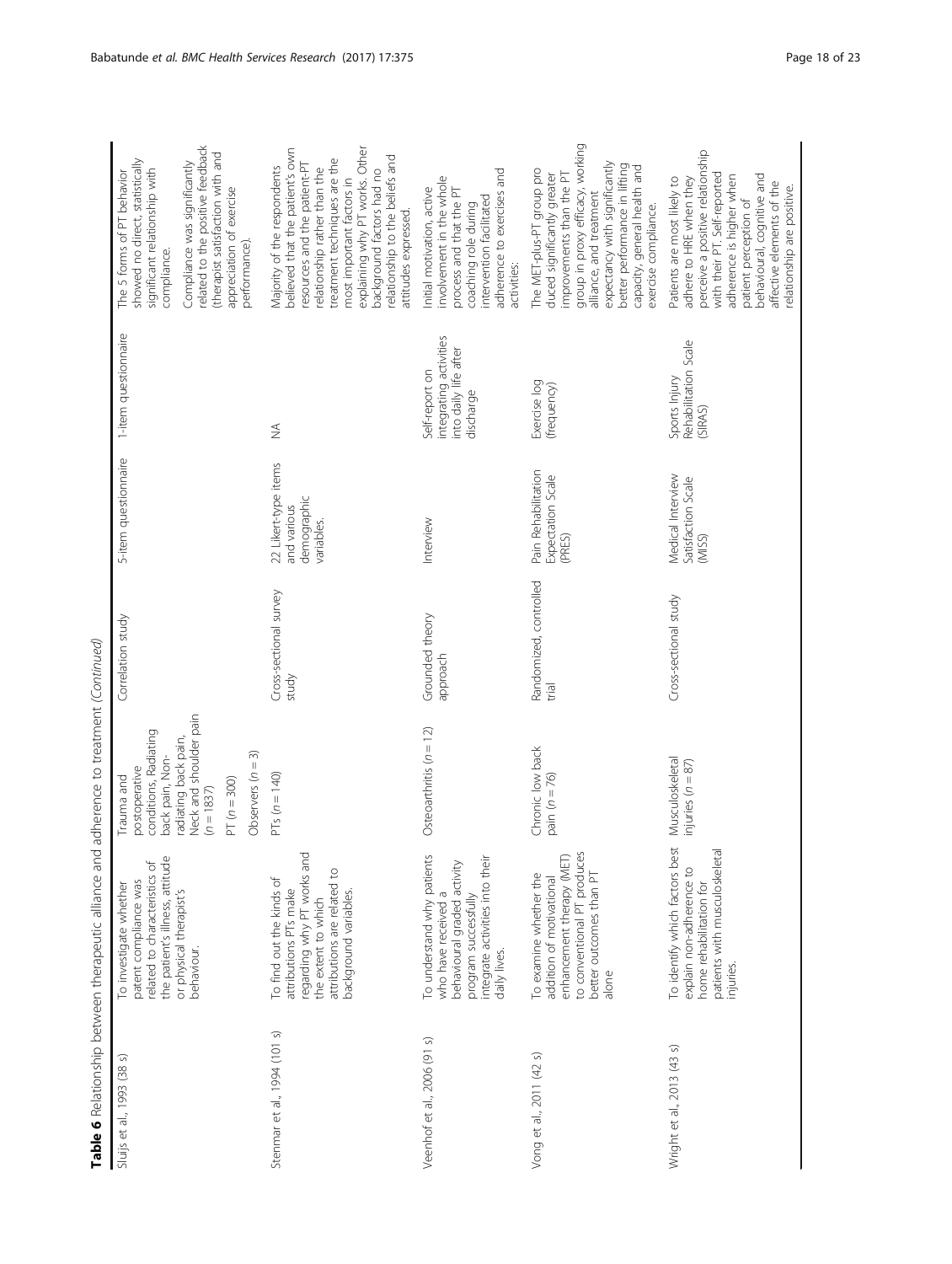<span id="page-18-0"></span>

construct "therapeutic alliance", how it is currently measured and its relationship to adherence in MSK practice. This cataloguing of the evidence will assist in defining research questions and applying methodology that enables quality appraisal which is not a component of scoping review methodology [[33\]](#page-21-0). The accord around characteristics of partnership, personalized therapy, roles and responsibilities, congruence, communication, expectations and influencers across PT and OT literature for MSK conditions identified in this scoping review provides further credence that these key themes should be included and evaluated in future studies or in clinical training. The synthesis findings mirror those of the systematic reviews by Besley et a [[60\]](#page-21-0) exploring TA in PT literature but this current study further expanded the key qualities linked to each theme. For example, our findings revealed several new subcategories such as humour and emotional intelligence (therapist prerequisites), appreciation, honesty (connectedness), clarity of information and feedback (communication), support and follow up (roles and responsibilities).

Various models and frameworks with diverse origins have been introduced to explain TA in PT and OT literature. The productive partnership framework [\[64](#page-22-0)] is based on power balance, the process model for patientpractitioner collaboration is based on shared-decision making [[65](#page-22-0)], effect model of empathic communication [[66\]](#page-22-0) is based on connectedness and tripartite efficacy framework [\[67\]](#page-22-0) is based on self-efficacy. Moreover, most of this conceptualization are yet to be empirically tested

in the MSK population. The tripartite efficacy framework [\[67](#page-22-0)] opines that patients and therapists develop a "tripartite" network of efficacy beliefs. Although, the framework explains the motivational and relational processes for improving TA between patient and therapist during therapy encounters, it remains untested in MSK PT practice. The models of TA also had diverse origins ranging from traditional healthcare quality principles such as patient-centred care [\[68, 69\]](#page-22-0) and important healthcare outcomes such as patient satisfaction [\[70](#page-22-0)] to modern models of emotion management such as emotional intelligence [[71, 72](#page-22-0)]. This heterogeneity limits the application of this conceptualizations to broad MSK settings and conditions.

The construct of TA proposed by Bordin [[8](#page-20-0)] is steeped in psychotherapy [[73](#page-22-0), [74\]](#page-22-0) and viewed as a "pan-theoretical" concept of TA due to its applicability to many therapeutic approaches [\[75\]](#page-22-0). The question remains as to whether Bordin's construct of TA is truly transferable to MSK rehabilitation. Findings from this scoping review highlights the importance of other constructs such as external influencing factors in establishing patienttherapist relationship in MSK practice. Praestegaard and Gard [[67](#page-22-0)] reported that patients in private PT practice were not open to questions about their lived lives and therapists expressed difficulty in gaining important knowledge about their meaningful lives due to the impact of organizational factors such as available treatment time and design of treatment areas. Besley et al. [[60\]](#page-21-0) and O'Keefe et al. [[61\]](#page-21-0) also identified the environment as a significant influence on TA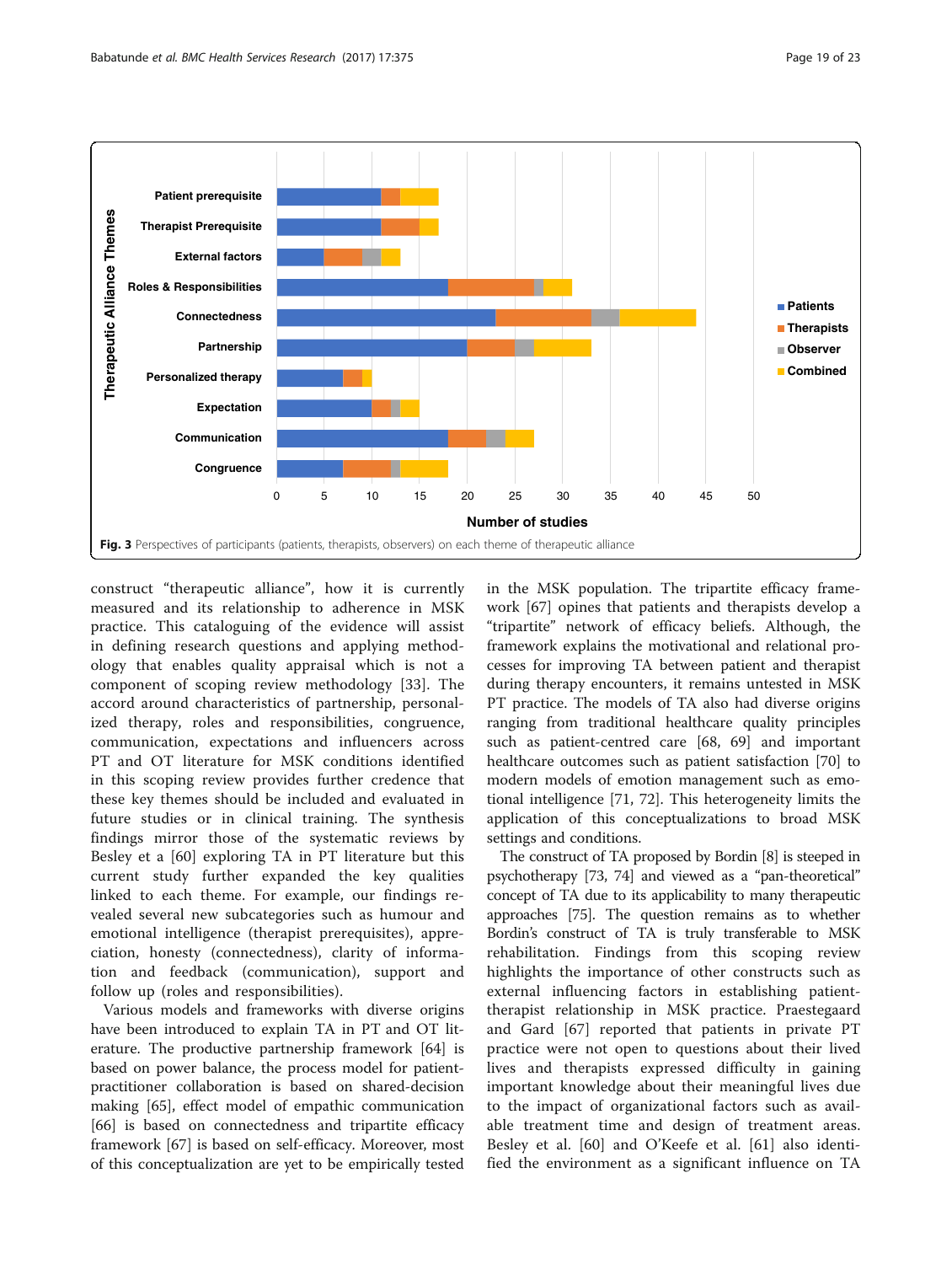in the studies on MSK PT practice. Individuals with more adaptive styles and well developed social skills may form better alliances with their therapists and have better prognoses according to Del Re et al. [\[76](#page-22-0)]. In such instances, it is unclear whether the allianceoutcome relationship is influenced more by the patient's characteristics or something offered by the therapist. Furthermore, the differences in therapist skills and competencies between psychotherapy and physical rehabilitation professionals may affect how TA works in practice. For example, the application of electrophysical agents, manual therapy, exercise and physical activity is commonly associated with therapeutic procedures in PT and OT practice. Fuentes et al. [\[21](#page-21-0)] focused on empathetic communication and reported that the effect of TA on pain modulation in patients with chronic low back pain was enhanced when applied with active interferential current and their interaction may produce clinical benefits.

There was also a dearth of information on how the themes identified could be developed as soft skills that are practical for therapists to learn and adapt in clinical practice. Murray et al. [\[77\]](#page-22-0) showed that physiotherapist training using self-determination theory based communication skills training improved perception of autonomous support among patients with low back pain. Similarly, the study by Fuentes et al. [[21](#page-21-0)] highlighted how physiotherapist communication skills training based on empathy and roles and responsibilities can be used to enhance the patient-therapist relationship. In OT literature, the Intentional Relationship Model [\[78\]](#page-22-0) was developed to increase occupational therapist's capacity for developing skills in therapeutic use of self or TA using selfreflection guide on therapeutic modes. Taylor et al. [[79](#page-22-0)] examined occupational therapists use of self according to the IRM when interacting with anxious or depressed patients.

Several of the TA measures identified are yet to be validated in patients with MSK conditions and some require further development before adaptation to MSK practice. Due to the complex nature of TA, available outcome measures were based on diverse TA themes. Only one measure covered all the themes of TA reported in this scoping review; the PRES [\[41\]](#page-21-0). The WAI [[39, 40](#page-21-0)] was the most reported measure of TA and developed using Bordin's model [[8\]](#page-20-0). However, Hall et al. [[80\]](#page-22-0) showed that measures developed from psychotherapy such as the WAI [\[39, 40](#page-21-0)] exhibit a ceiling effect and require re-contextualization for suitable use in MSK practice. Several measures identified also had no evidence of psychometric evaluation which further limits applicability in MSK practice. Furthermore, some of the studies reviewed used outcome measures based on the construct of satisfaction [[29](#page-21-0), [81](#page-22-0)–[83](#page-22-0)] to evaluate TA. It is unclear if these measures were assessing TA or satisfaction or both. A combination of measures may provide a more exact assessment of TA.

Our synthesis of the evidence on the impact of TA on adherence in MSK practice also focused on the relationship between TA and exercise adherence based on broad findings showing correlation between TA and adherence in several disciplines including medicine [[84](#page-22-0)], psychotherapy [\[85](#page-22-0)] and physical rehabilitation [[61](#page-21-0)]. However, the findings from the systematic review on adherence by Hall et al. [[61](#page-21-0)] only reported a correlation between TA and cardiac and/or neurological rehabilitation. This scoping review showed that TA exerts diverse influence on treatment adherence as its predictor, moderator and mediator mostly in PT studies. Further studies are required to appraise the evidence in OT discipline. It is pertinent to elucidate moderators and mediators of RCTs because studying experimental intervention effects is unable to explain the mechanisms of intervention success or identify participants who benefit most from an intervention [\[86](#page-22-0)]. Such studies provide a key step to guiding interpretation of trials and design of future interventions. TA was also correlated with improved pain, reduced disability, and higher satisfaction in MSK PT practice [[21](#page-21-0)]. TA was found to be more strongly associated with disability and function compared with pain outcomes in chronic LBP [[87\]](#page-22-0). In addition, an identifiable "practitioner effect" was documented in MSK pain intervention trials [[87\]](#page-22-0). Clearly, the context in which PT interventions are offered has the potential to dramatically improve therapeutic effects [\[21](#page-21-0)]. Unfortunately, the adherence literature is plagued by lack of robust outcome measures [[88, 89](#page-22-0)] and calls to question the impact of TA on adherence in MSK practice.

#### Study limitations

This scoping review utilised rigorous and transparent methods throughout the entire process. To ensure a broad search of the literature, the search strategy included nine electronic bibliographic databases, the reference list of thirty five different articles and ten relevant organizations. The relevant screening and data characterization forms were screened by two reviewers as needed prior to implementation. The greatest challenge in conducting a review in a broad and complex field like therapeutic alliance is not data collection but summarizing the data. Current views on scoping methodology advocate engaging a large inter-professional team at every stage of process to improve the quality of the decision making [[35\]](#page-21-0). Unfortunately, due to time and financial constraints the authors were not able to build such a team for this review. Nonetheless, the authors were careful to use an iterative approach to clarify concepts and revising questions and themes with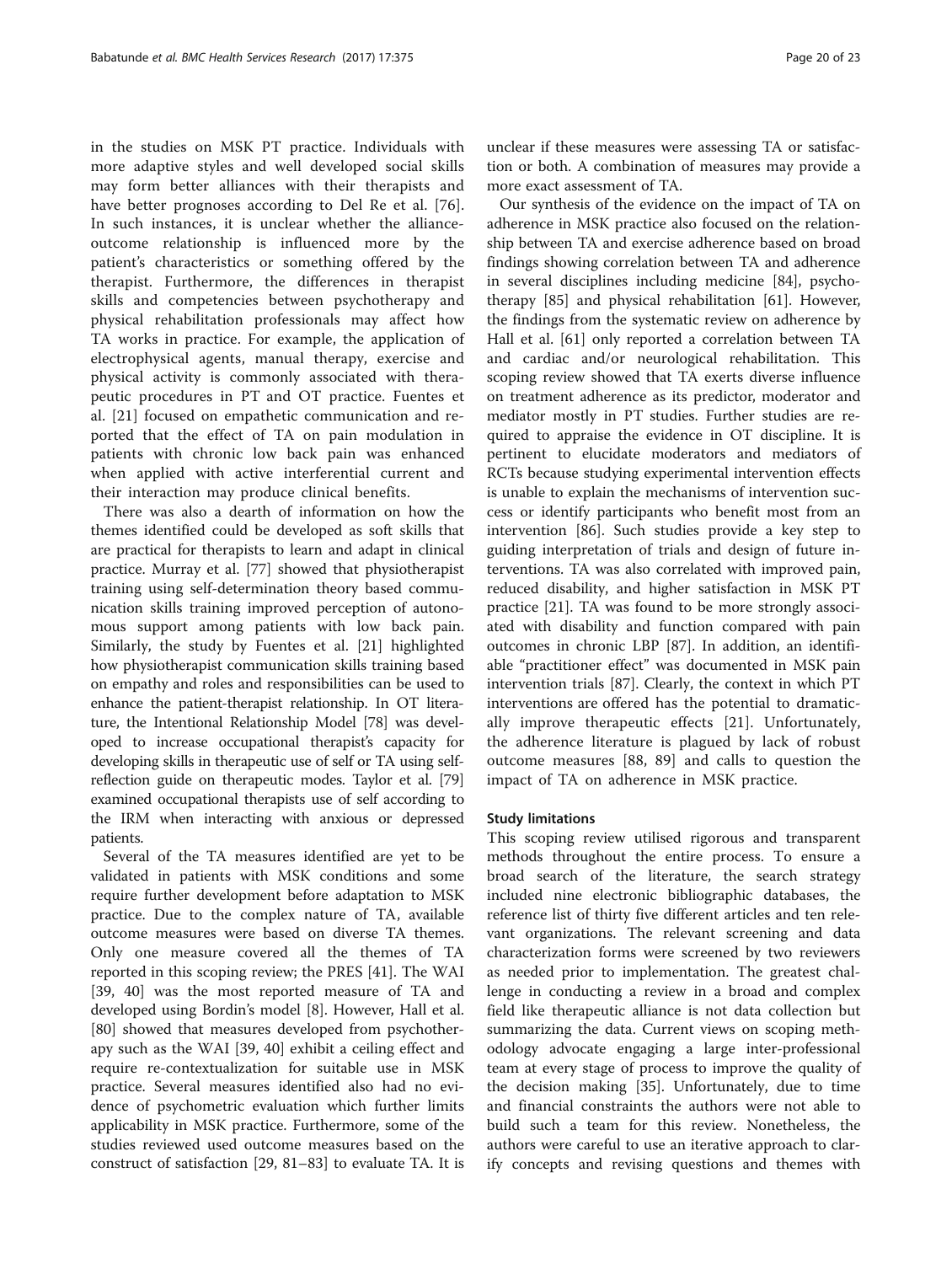<span id="page-20-0"></span>increased familiarity with the literature. Due to the language limit, we could have excluded studies that have direct relevance to the purpose of this review.

#### Research opportunities and recommendations

Future research needs to focus on a clear conceptualization of TA in MSK rehabilitation with clear definition of terms in view of the broad complexity of TA. This approach has been proposed for other complex aspects of health such as quality of care [[90](#page-22-0)]. Similarly, TA measures used in MSK PT and OT practice and the construct they assess need to be well-defined with evidence of psychometric properties. Furthermore, studies are required to increase therapist capacity at developing soft skills for enhancing TA in clinical practice. If these issues remain unaddressed, patients may continue to struggle to meet their rehabilitation potentials [[63](#page-22-0)].

#### Conclusions

This scoping review maps out the available literature on TA conceptualization, measures and insights into professionals' and patients' experiences and perceptions of TA in MSK rehabilitation. It appears that enhanced TA has some beneficial effects on treatment adherence. The limitations identified in existing literature provides a roadmap for designing future studies aimed at addressing key gaps identified in the TA literature. We propose further research focused on developing a physical rehabilitation themed framework of TA, psychometric testing of existing TA measures and designing trials to investigate the effect of therapist TA training on long term treatment outcomes and treatment adherence in MSK practice.

#### Additional files

[Additional file 1:](dx.doi.org/10.1186/s12913-017-2311-3) Characteristics of studies included in the scoping review. Study information from each article included in the review. (DOCX 96.9 kb)

[Additional file 2:](dx.doi.org/10.1186/s12913-017-2311-3) Therapeutic Alliance Terms. Description of therapeutic alliance terms detailed in included studies. (DOCX 54.2 kb)

[Additional file 3:](dx.doi.org/10.1186/s12913-017-2311-3) Perspectives on therapeutic alliance from participants. This file highlights the perspective and experiences of participants on therapeutic alliance. (DOCX 605 kb)

#### Acknowledgments

FB was supported by the Canadian Institute of Health Research (CIHR) Joint Motion Program (JuMP) during the completion of this study.

#### Availability of data and materials

The dataset supporting the conclusions of this articles are available from the authors on reasonable request.

#### Authors' contributions

This study was completed as part of the graduate comprehensive examination work of FB who was the principal investigator in this study. All authors developed the idea for the scoping review and contributed to the concept and design. FB conducted the searching and drafted the tables and figures. All authors contributed to the drafting and reviewing of the manuscript and provided feedback process during the final production of this manuscript. All authors read and approved the final manuscript.

#### Competing interests

The authors declare that they have no competing interests.

#### Consent for publication

Not applicable.

# Ethics approval and consent to participate

Not applicable.

#### Publisher's Note

Springer Nature remains neutral with regard to jurisdictional claims in published maps and institutional affiliations.

#### Author details

<sup>1</sup>School of rehabilitation Science, McMaster University, 1400 Main Street West, Hamilton, ON L8S 1C7, Canada. <sup>2</sup>Hand and Upper Limb Centre, St Joseph Hospital, London, ON, Canada. <sup>3</sup>Department of Physical Therapy University of Western Ontario, London, ON, Canada.

#### Received: 3 May 2016 Accepted: 16 May 2017 Published online: 30 May 2017

#### References

- Fransen M, McConnell S, Molina-Hernandez G, Reichenbach S. Does landbased exercise reduce pain and disability associated with hip osteoarthritis? A meta-analysis of randomized controlled trials. Osteoarthritis Cartilage. 2010;18:613–20.
- 2. Keller A, Hayden J, Bombardier C, Van Tulder M. Effect sizes of non-surgical treatments of non-specific low-back pain. Eur Spine J. 2007;16:1776–88.
- 3. Menta R, Randhawa K, Cote P, Wong JJ, Yu H, Sutton D, Varatharajan S, et al. The effectiveness of exercise for the management of musculoskeletal disorders and injuries of the elbow, forearm, wrist and hand: a systematic review by the Ontario protocol for traffic injury management (OPTIMA) collaboration. J Manip Physiol Therap. 2015;38:507–20.
- 4. Joyce AS, Ogrodniczuk JS, Piper WE, McCallum M. The alliance as mediator of expectancy effects in short-term individual therapy. J Consult Clin Psychol. 2003;71:672–79.
- 5. Cole MB, McLean V. Therapeutic relationship re-defined. Occup Ther Mental Health. 2003;19:33–56.
- 6. Ardito RB, Rabellino D. Therapeutic alliance and outcome of psychotherapy: historical excursus, measurements, and prospects for research. Frontiers Psychol. 2011;2:1–11.
- 7. Graves TA, Tabri N, Thompson-Brenner H, Franko DL, Eddy KT, Bourion-Bedes S, Bron A, et al. A meta-analysis of the relation between therapeutic alliance and treatment outcome in eating disorders. Int J Eat Disord. 2017; 50:323–40.
- 8. Bordin ES. The generalizability of the psychoanalytic concept of the working alliance. Psychother: Theory, Res Pract. 1979;16:252–60.
- 9. Horvath AO, Del Re A, Fluckiger C, Symonds D. Alliance in individual psychotherapy. Psychotherapy. 2011;48:9.
- 10. Martin DJ, Garske JP, Davis MK. Relation of the therapeutic alliance with outcome and other variables: a meta-analytic review. J Consult Clin Psychol. 2000;68:438–50.
- 11. Corso KA, Bryan CJ, Corso ML, Kanzler KE, Houghton DC, Ray-Sannerud B, et al. Therapeutic alliance and treatment outcome in the primary care behavioural health model. Fam, Sys & Health. 2012;30:87–100.
- 12. Byrne M, Deane FP. Enhancing patient adherence: outcomes of medication alliance training on the therapeutic alliance, insight, adherence, and psychopathology with mental health patients. Int J Men Health Nurs. 2011; 20:284–95.
- 13. Jones A, Vallis M, Cooke D, Pouwer F. Working together to promote diabetes control. A practical guide for diabetes health care providers in establishing a working alliance to achieve self-management support. J Diabetes Res. 2016;2016:2830910.
- 14. Bennett JK, Fuertes JN, Keitel M, Phillips R. The role of patient attachment and working alliance on patient adherence, satisfaction, and health-related quality of life in lupus treatment. Patient Educ Couns. 2011;85:53–9.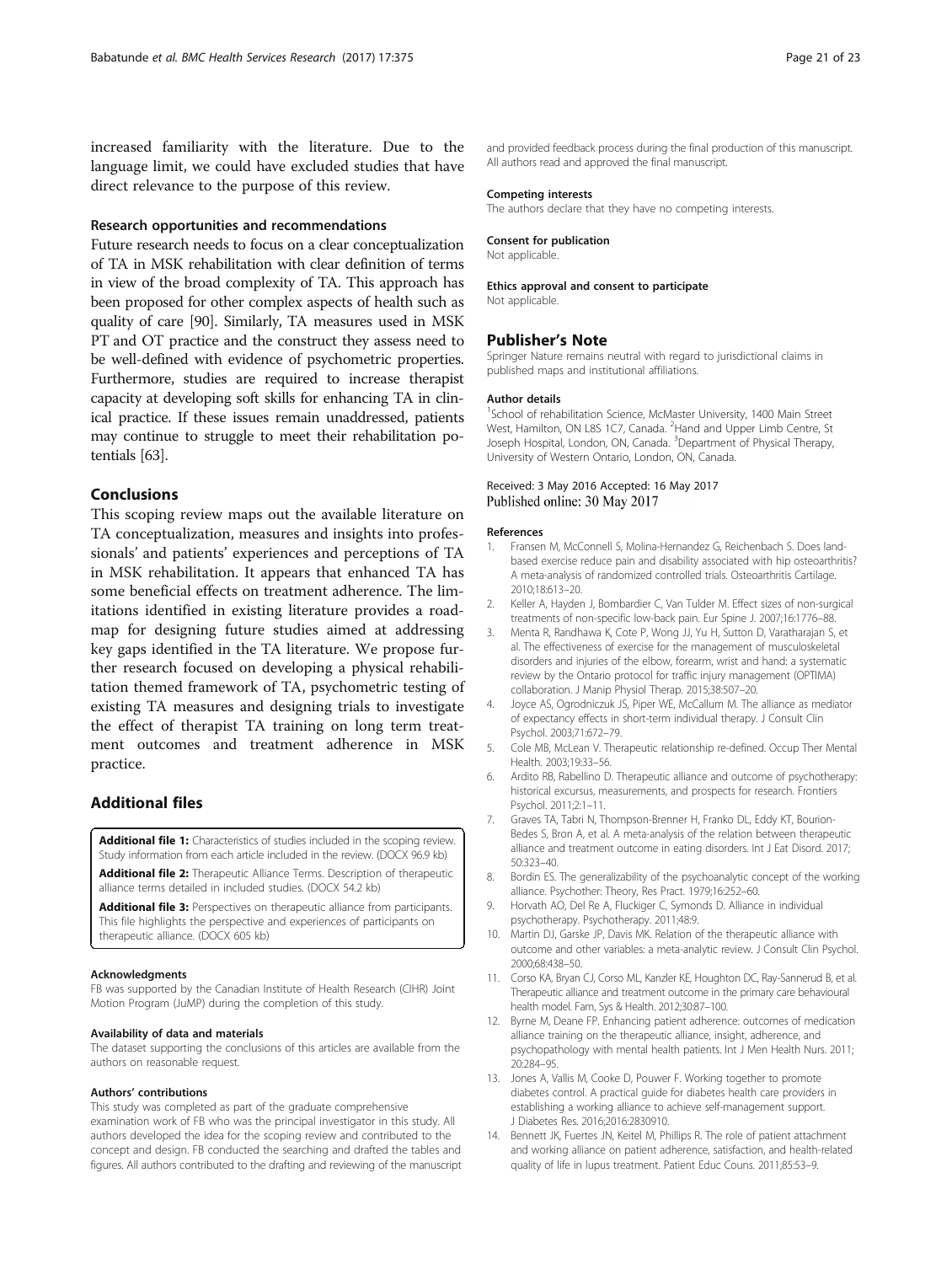- <span id="page-21-0"></span>15. Hovey R, Massfeller H. Exploring the relational aspects of patient and doctor communication. J Med Persp. 2012;10:81–6.
- 16. Fernandez JM, Cenador MB, Manuel Lopez Millan J, Mendez JA, Ledesma MJ. Use of information and communication technologies in clinical practice related for the treatment of pain. Influence on the professional activity and the doctor patient relationship. J Med Syst. 2017;41:77.
- 17. Martinez KA, Resnicow K, Williams GC, Silva M, Abrahamse P, Shumway DA, Wallner LP, Katz SJ, Hawley ST. Does physician communication style impact patient report decision quality for breasts cancer treatment? Patient Educ Couns. 2016;99:1947–54.
- 18. Lawton M, Haddock G, Conroy P, Sage K. Therapeutic alliance in stroke rehabilitation: a meta-ethnography. Arch Phys Med Rehabil. 2016;97:1979–93.
- 19. Burns JW, Evon D. Common and specific process factors in cardiac rehabilitation: independent and interactive effects of the working alliance and self-efficacy. Health Psychol. 2007;26:684–92.
- 20. Ferreira PH, Ferreira ML, Maher CG, et al. The therapeutic alliance between physiotherapists and patients predicts outcome in chronic low back pain. Phys Ther. 2013;93:470–78.
- 21. Fuentes J, Armijio-Olivo S, Funabashi M, Miciak M, Dick B, Warren S, Rashiq S, Magee DJ, Gross DP. Enhanced therapeutic alliance modulates pain intensity and muscle pain sensitivity in patients with chronic low back pain: an experimental controlled study. Phys Ther. 2014;94:477–89.
- 22. Crepeau EB, Garren KR. I looked to her as a guide: the therapeutic relationship in hand therapy. Disabil Rehabil. 2011;33:872–81.
- 23. Barber JP. Toward a working through of some core conflicts in psychotherapy research. Psychother Res. 2009;19:1–12.
- 24. Goldsmith LP, Dunn G, Bentall RP, Lewis SW, Wearden AJ. Therapist effects and the impact of early therapeutic alliance on symptomatic outcome in chronic fatigue syndrome. PLoS One. 2015;12, e0144623.
- 25. Bachelor A. Clients' and therapists' views of the therapeutic alliance: similarities, differences and the relationship to therapy outcome. Clin Psychol, Psycother. 2013;20:118–35.
- 26. Foster NE, Dziedzic KS, van der Windt DAWM, Fritz JM, Hay EM. Research priorities for non-pharmacological therapies for common musculoskeletal problems: nationally and internationally agreed recommendations. BMC Msk Dis. 2009;10:3.
- 27. Rankin G, Rushton A, Olver P, Moore A. Chartered Society of Physiotherapy's identification of national research priorities for physiotherapy using a modified Delphi technique. Physiother. 2012;98:260–72.
- 28. Gutman SA. AJOT Publication Priorities. J Occup Ther Am. 2010;64:679–81.
- 29. Wright BJ, Galtieri NJ, Fell M. Non-adherence to prescribed home rehabilitation exercises for musculoskeletal injuries: the role of the patientpractitioner relationship. J Rehabil Med. 2013;46:153–58.
- 30. Coutu M-F, Baril R, Durand M-J, Cote D, Cadieux G. Clinician-Patient agreement about the work disability problem of patients having persistent pain: why it matters. J Occup Rehabil. 2013;2382–92.
- 31. Green J, Dunn G. Using intervention trials in developmental psychiatry to illuminate basic science. The Br J Psychiat. 2008;192:323–25.
- 32. McLean S, Klaber Moffett J, Sharp D, Gardiner E. A randomized controlled trial comparing graded exercise treatment and usual physiotherapy for patients with non-specific neck pain (The GET UP neck pain trial). Man Ther. 2013;18:199–205.
- 33. Levac D, Colquhoun H, O'Brien KK. Scoping studies: advancing the methodology. Imp Science. 2010;5:69.
- Arksey H, O'Malley L. Scoping studies: towards a methodological framework. J Sociol Res Method. 2005;8:19–32.
- 35. Daudt HM, Van M, Scott SJ. Enhancing the scoping study methodology: a large, inter-professional team's experience with Arksey and O'Malley's framework. BMJ Med Res Method. 2013;13:48.
- 36. Tricco AC, Lillie E, Zarin W, O'Brien K, Colquhoun H, Kastner M, Levac D, Ng C, Sharpe JP, Wilson K, Kenny M, Warren R, Wilson C, Stelfox HT, Straus SE. A scoping review on the conduct and reporting o scoping reviews. BMC Med Res Method. 2016;16:15.
- 37. Rodgers M, Sowden A, Petticrew M, Arai L, Roberts H, Britten N, Popay J. Testing methodological guidance on the conduct of narrative synthesis in systematic reviews. Evaluation. 2009;15:47–71.
- 38. Arai L, Britten N, Popay J, Roberts H, Petticrew M, Rodgers M, Sowden A. Testing methodological developments in the conduct of narrative synthesis: a demonstration review of research on the implementation of smoke alarm interventions. The Policy Press. 2007;3:361–83.
- 39. Horvath AO, Greenberg LS. Development and validation of the Working Alliance Inventory. J Counsel Psychol. 1989;6:223–33.
- 40. Hatcher RL, Gillaspy JA. Development and validation of a revised short version of the working alliance inventory. Psychothe Res. 2006; 16:12–25.
- 41. Cheing GLY, Lai AKM, Vong SKS, Chan FH. Factorial structure of the pain rehabilitation expectations scale: a preliminary study. Int J Rehab Res. 2010; 38:88–94.
- 42. De Weert-Van Oene GH, De Jong CAJ, Jorg F, Schrijvers GJP. The Helping Alliance Questionnaire: Psychometric properties in patients with substance dependence. Substance Use & Misuse. 1999;34:1549–69.
- 43. Farin E, Gramm L, Kosiol D. Development of a questionnaire to assess communication preferences of patients with chronic illness. Patient Education and Counselling. 2011;82:81–8.
- 44. Luborsky L, Barber JP, Siqueland L, Johnson S, Najavits LM, Frank A. The revised helping alliance questionnaire (HAq-II): psychometric properties. J Psychother Pract Res. 1996;5:260–71.
- 45. Wolf MH, Putnam SM, James SA, Stiles WB. The medical interview satisfaction scale: Development of a scale to measure patient perceptions of physician behaviour. J Behav Med. 1978;1:391–401.
- 46. Gagnon M, Hebert R, Dube M, Dubois MF. Development and validation of the Healthcare Satisfaction Questionnaire (HCSQ) in elders. J Nurs Meas. 2006;14:190–204.
- 47. Beattie P, Turner C, Dowda M, Michener L, Nelson R. The MedRisk Instrument for measuring patient satisfaction with physical therapy care: a psychometric analysis. J Orthop Sports Phys Ther. 2005;35:24–32.
- Hills R, Kitchen S. Satisfaction with outpatient physiotherapy: A survey comparing the views of patients with acute and chronic musculoskeletal conditions. Physiothe Theory Pract. 2007;23:21–36.
- 49. Mercer SW, McConnachie A, Maxwell M, Heaney D, Watt GC. Relevance and practical use of the Consultation and Relational Empathy (CARE) Measure in general practice. Fam Pract. 2005;22:328–34.
- 50. Ganley RM. The Barrett-Lennard Relationship Inventory (BLRI): current and potential uses with family systems. Fam Process. 1989;28:107–15.
- 51. Truax CB, Wargo DG, Frank JD, Imber SD, Battle CC, Hoehn-Saric R, Stone AR. The therapist's contribution to accurate empathy, non-possessive warmth, and genuineness in psychotherapy. J Consult Psychol. 1966;297–99.
- 52. Wolraich M, Albanese M, Reiter-Thayer S, Barrett W. Factors affecting physician communication and parent-physician dialogues. J Med Educ. 1982;52:621–5.
- 53. Williams GC, Grow VM, Freedman ZR, Ryan RM, Deci EL. Motivational predictors of weight loss and weight-loss maintenance. J Pers Soc Psychol. 1996;70:115–26.
- 54. Taylor RR, Lee SW, Kielhofner G. Practitioners' use of interpersonal modes within the therapeutic relationship: Results of a nationwide survey. OTJR: Occup, Part and Health. 2011;31:6–14.
- 55. Medina-Mirapeix F, Del Bano-Aledo M, Martinez-Paya JJ, Lillo-Navarro MC, Escolar-Reina P. Development and validity of the questionnaire of patients' experiences in post-acute outpatient physical therapy settings. Phys Ther. 2015;95:767–77.
- 56. Kolt GS, Brewer BW, Pizzari T, Schoo AMM, Garrett N. The Sport Injury Rehabilitation Adherence Scale: a reliable scale for use in clinical physiotherapy. Physiothe. 2007;93:17–22.
- 57. Turner JA, Holtzman S, Mancl L. Moderators, moderators, and predictors of therapeutic change in cognitive-behavioral therapy for chronic pain. Pain. 2007;127:276–86.
- 58. Levy AR, Polman RCJ, Borkoles E. Examining the relationship between perceived autonomy support and age in the context of rehabilitation adherence in sport. Rehabil Psychol. 2008;53:224–30.
- 59. Kazdin AE. Mediators and mechanisms of change in psychotherapy research. Annu Rev Clin Psychol. 2007;3:1–27.
- Besley J, Kayes NM, McPherson KM. Assessing therapeutic relationships in Physiotherapy: Literature review. New Z J of Physio. 2010;39:81–91.
- 61. Hall AM, Ferreira PH, Maher CG, Latimer J, Ferreira ML. The influence of the therapist-patient relationship on treatment outcome in physical rehabilitation: a systematic review. Phys Ther. 2010;90:1099–110.
- 62. O'Keefe M, Cullinane P, Hurley J, Leahy I, Bunzli S, O'Sullivan PB, O'Sullivan K. What influences patient-therapist interactions in musculoskeletal physical therapy? Qualitative systematic review and meta-synthesis. Phys Ther. 2016; 96:609–22.